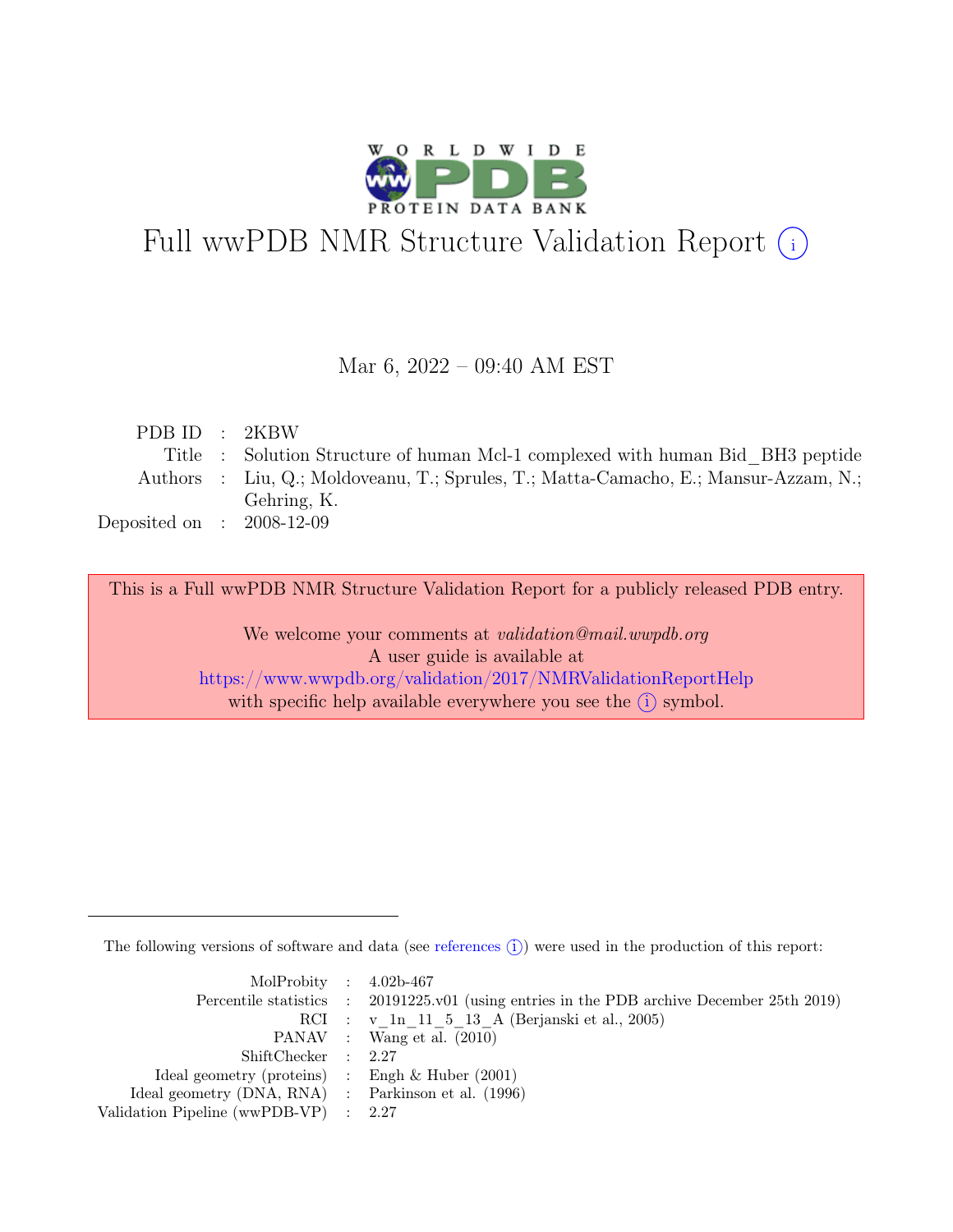### 1 Overall quality at a glance  $(i)$

The following experimental techniques were used to determine the structure: SOLUTION NMR

The overall completeness of chemical shifts assignment was not calculated.

Percentile scores (ranging between 0-100) for global validation metrics of the entry are shown in the following graphic. The table shows the number of entries on which the scores are based.



| Metric                | Whole archive | NMR archive   |  |  |
|-----------------------|---------------|---------------|--|--|
|                       | $(\#Entries)$ | $(\#Entries)$ |  |  |
| Clashscore            | 158937        | 12864         |  |  |
| Ramachandran outliers | 154571        | 11451         |  |  |
| Sidechain outliers    | 154315        | 11428         |  |  |

The table below summarises the geometric issues observed across the polymeric chains and their fit to the experimental data. The red, orange, yellow and green segments indicate the fraction of residues that contain outliers for  $>=$  3, 2, 1 and 0 types of geometric quality criteria. A cyan segment indicates the fraction of residues that are not part of the well-defined cores, and a grey segment represents the fraction of residues that are not modelled. The numeric value for each fraction is indicated below the corresponding segment, with a dot representing fractions  $\langle=5\%$ 

| Mol | $Chain$ Length | Quality of chain |     |     |     |     |
|-----|----------------|------------------|-----|-----|-----|-----|
|     | 164            | 35%              |     | 41% |     | 18% |
|     | 35             | 29%              | 29% | 6%  | 26% | 11% |

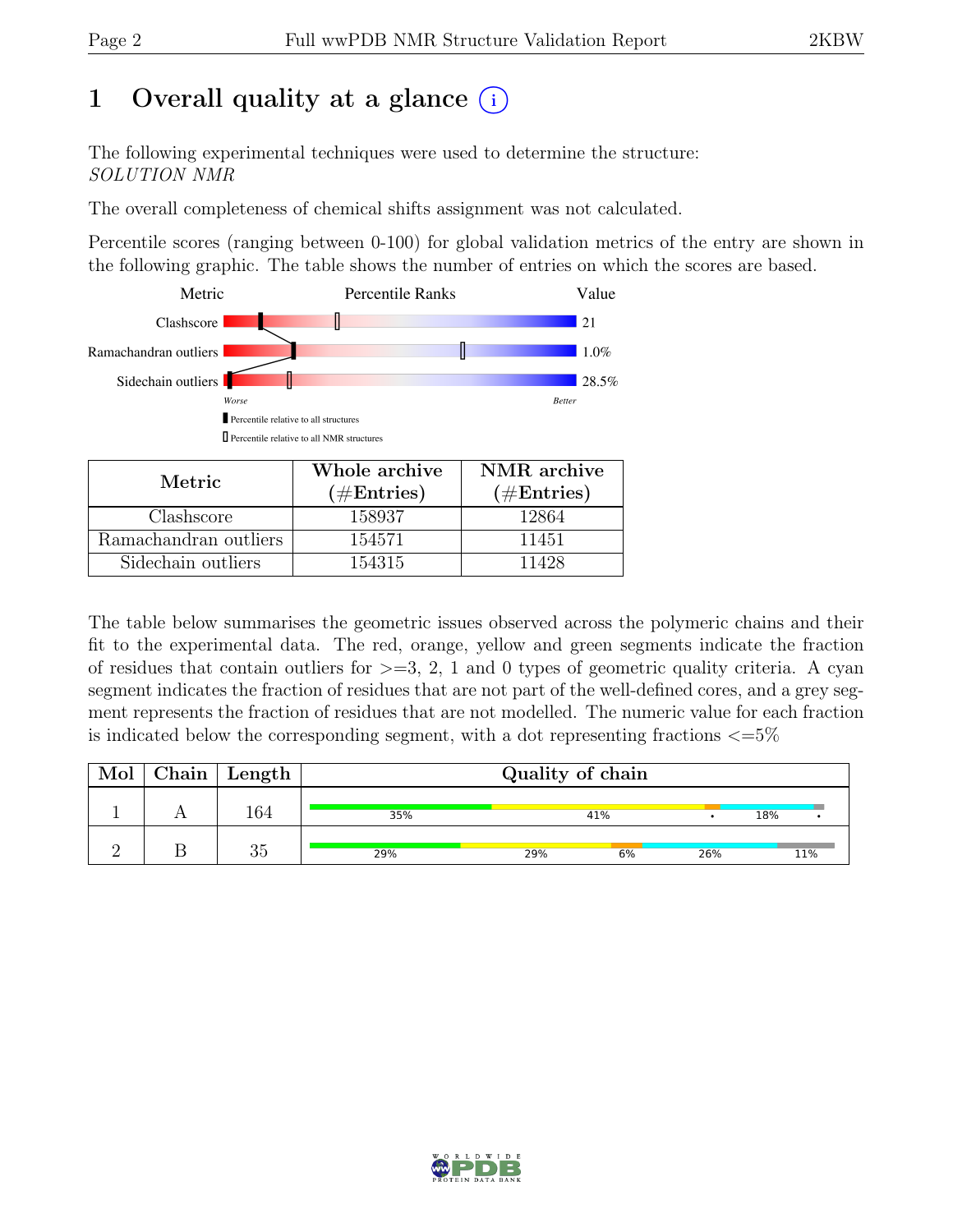### 2 Ensemble composition and analysis  $(i)$

This entry contains 10 models. Model 2 is the overall representative, medoid model (most similar to other models). The authors have identified model 1 as representative, based on the following criterion: lowest energy.

The following residues are included in the computation of the global validation metrics.

| Well-defined (core) protein residues |                                           |                                  |  |  |  |  |  |  |  |
|--------------------------------------|-------------------------------------------|----------------------------------|--|--|--|--|--|--|--|
|                                      | Well-defined core   Residue range (total) | Backbone RMSD (A)   Medoid model |  |  |  |  |  |  |  |
|                                      | A:173-A:191, A:204-A:237,                 | 0.27                             |  |  |  |  |  |  |  |
|                                      | $A:242-A:318, B:78-B:99$                  |                                  |  |  |  |  |  |  |  |
|                                      | 152                                       |                                  |  |  |  |  |  |  |  |

Ill-defined regions of proteins are excluded from the global statistics.

Ligands and non-protein polymers are included in the analysis.

The models can be grouped into 2 clusters. No single-model clusters were found.

| Cluster number | Models                  |
|----------------|-------------------------|
|                | 1, 2, 3, 4, 5, 6, 9, 10 |
|                |                         |

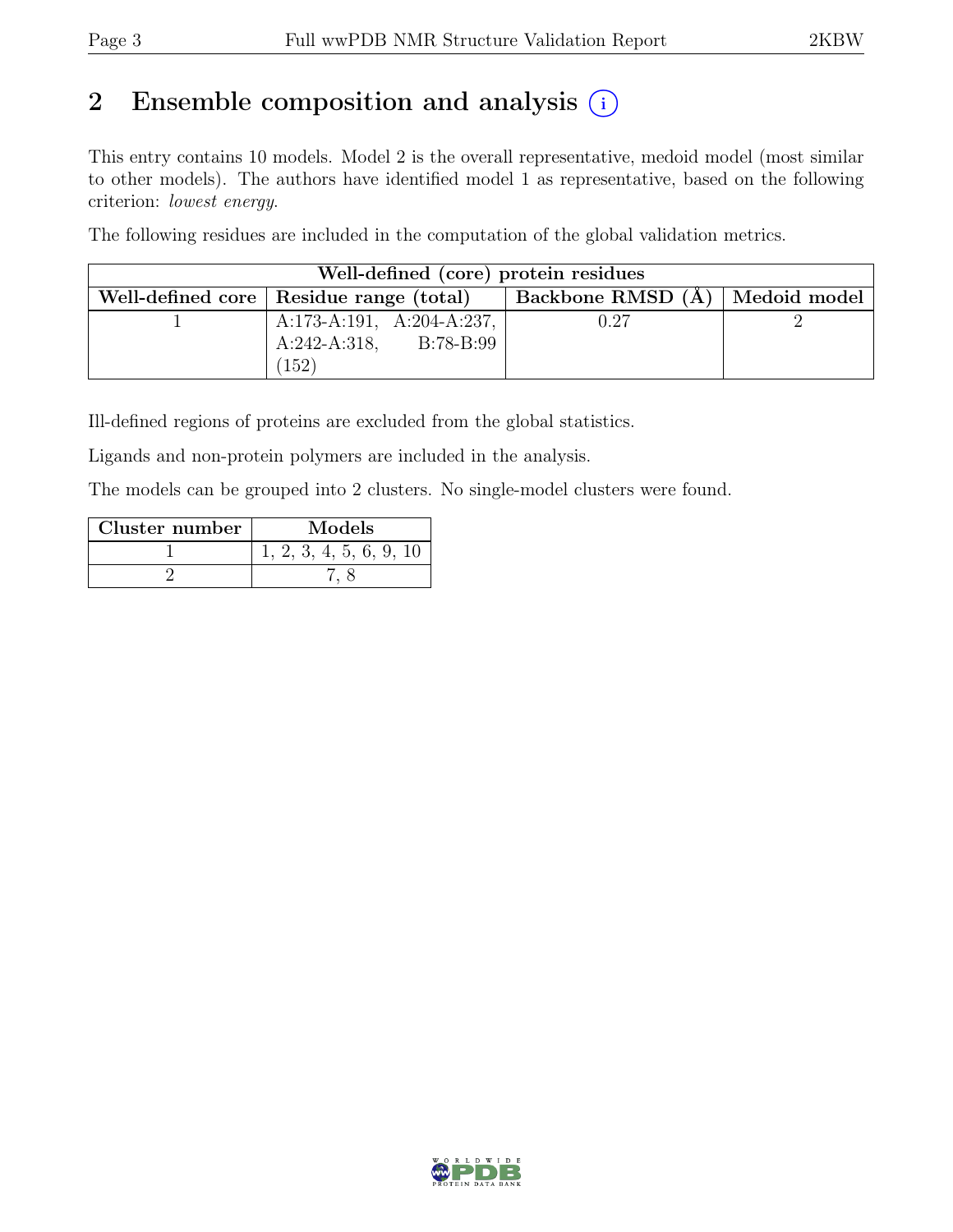### 3 Entry composition (i)

There are 2 unique types of molecules in this entry. The entry contains 3044 atoms, of which 1520 are hydrogens and 0 are deuteriums.

• Molecule 1 is a protein called Induced myeloid leukemia cell differentiation protein Mcl-1.

| Mol |     | Chain   Residues | $\rm{Atoms}$ |      |     |     |  | race |  |
|-----|-----|------------------|--------------|------|-----|-----|--|------|--|
|     |     |                  | Total        |      |     |     |  |      |  |
|     | 160 | 2571             | 804          | 1284 | 233 | 246 |  |      |  |

• Molecule 2 is a protein called BH3-interacting domain death agonist.

| Mol |    | Chain Residues | Atoms |     |    |    |  | Trace |  |
|-----|----|----------------|-------|-----|----|----|--|-------|--|
|     |    |                | Total |     | H  |    |  |       |  |
|     | υı |                | 143   | 236 | 45 | 48 |  |       |  |

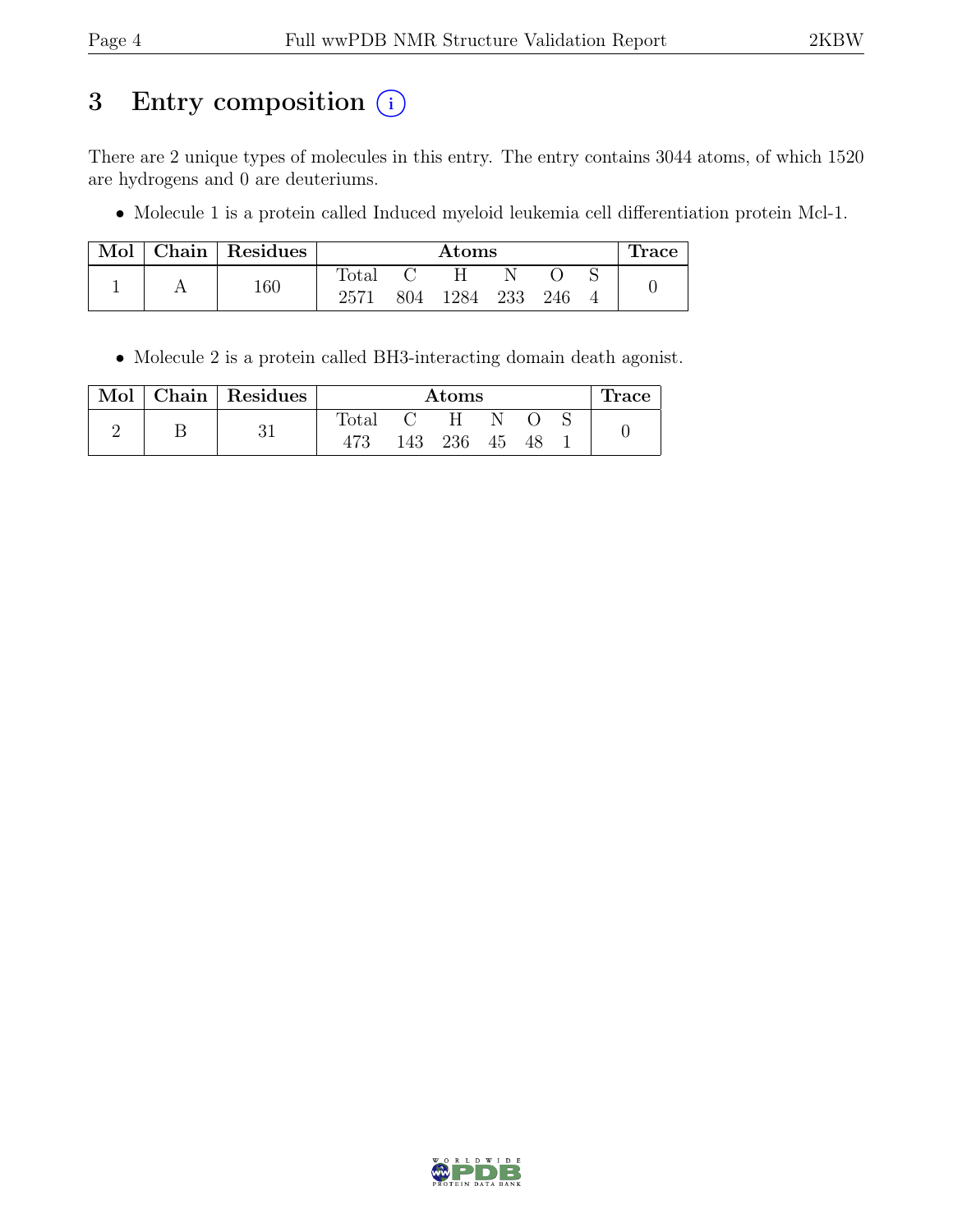## 4 Residue-property plots  $(i)$

#### <span id="page-4-0"></span>4.1 Average score per residue in the NMR ensemble

These plots are provided for all protein, RNA, DNA and oligosaccharide chains in the entry. The first graphic is the same as shown in the summary in section 1 of this report. The second graphic shows the sequence where residues are colour-coded according to the number of geometric quality criteria for which they contain at least one outlier:  $green = 0$ ,  $yellow = 1$ ,  $orange = 2$  and  $red =$ 3 or more. Stretches of 2 or more consecutive residues without any outliers are shown as green connectors. Residues which are classified as ill-defined in the NMR ensemble, are shown in cyan with an underline colour-coded according to the previous scheme. Residues which were present in the experimental sample, but not modelled in the final structure are shown in grey.

• Molecule 1: Induced myeloid leukemia cell differentiation protein Mcl-1



• Molecule 2: BH3-interacting domain death agonist



### 4.2 Scores per residue for each member of the ensemble

Colouring as in section [4.1](#page-4-0) above.

#### 4.2.1 Score per residue for model 1

• Molecule 1: Induced myeloid leukemia cell differentiation protein Mcl-1



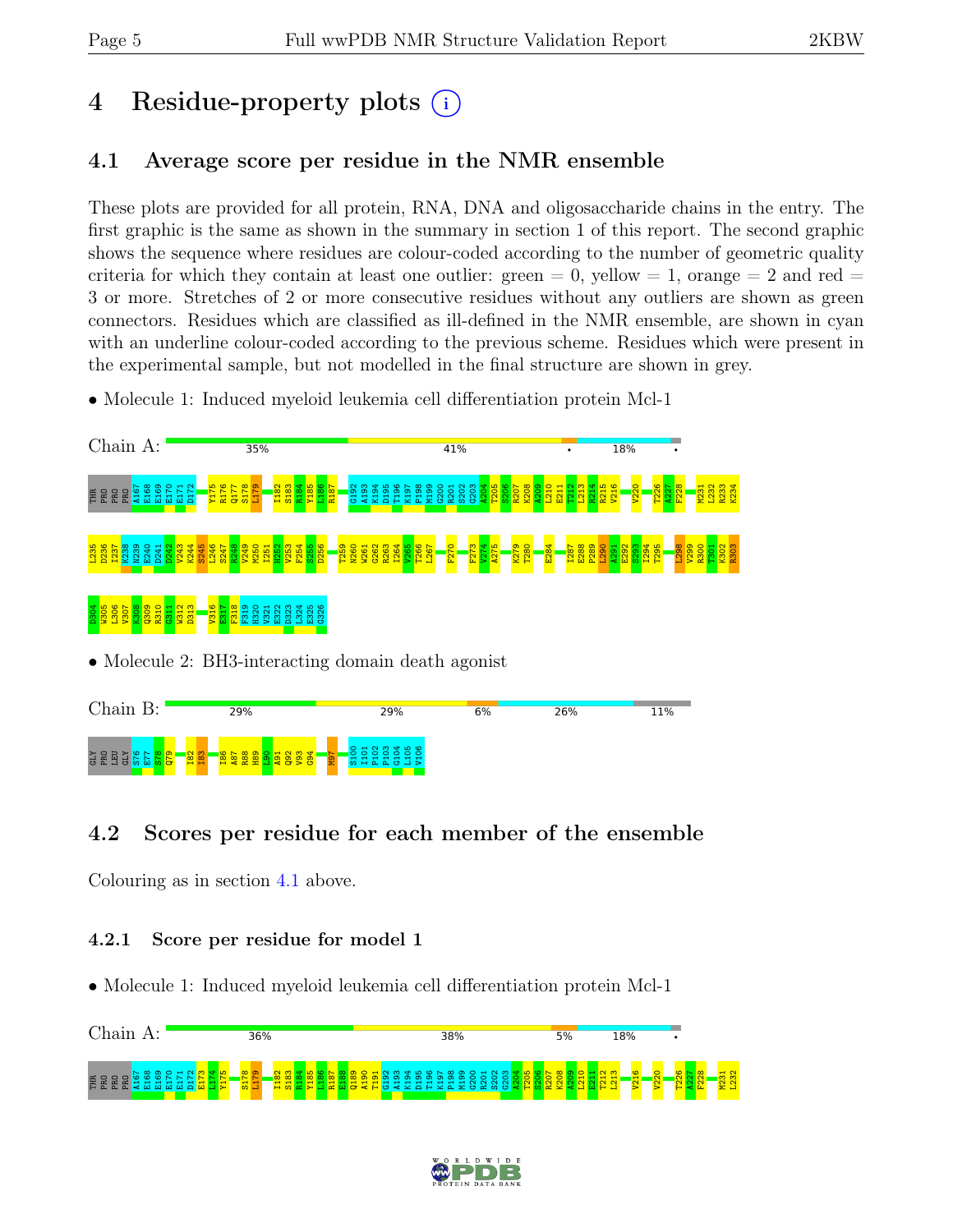# R233 K234 L235 D236 I237 K238 N239 E240 D241 D242 V243 K244 S245 L246 S247 R248 V249 M250 I251 H252 V253 F254 S255 D256 G257 V258 T259 N260 W261 G262 R263 I264 V265 T266 L267 F270 G271 A272 A275 K276 K279 T280 E284 I287 E288 P289 L290 A291 E292 S293 I294 T295 L298 V299

# R300 T301 K302 R303 L306 V307 K308 G311 F315 F318 F319 H320 V321 E322 D323 L324 E325 G326

• Molecule 2: BH3-interacting domain death agonist



#### 4.2.2 Score per residue for model 2 (medoid)

• Molecule 1: Induced myeloid leukemia cell differentiation protein Mcl-1





#### 4.2.3 Score per residue for model 3

• Molecule 1: Induced myeloid leukemia cell differentiation protein Mcl-1



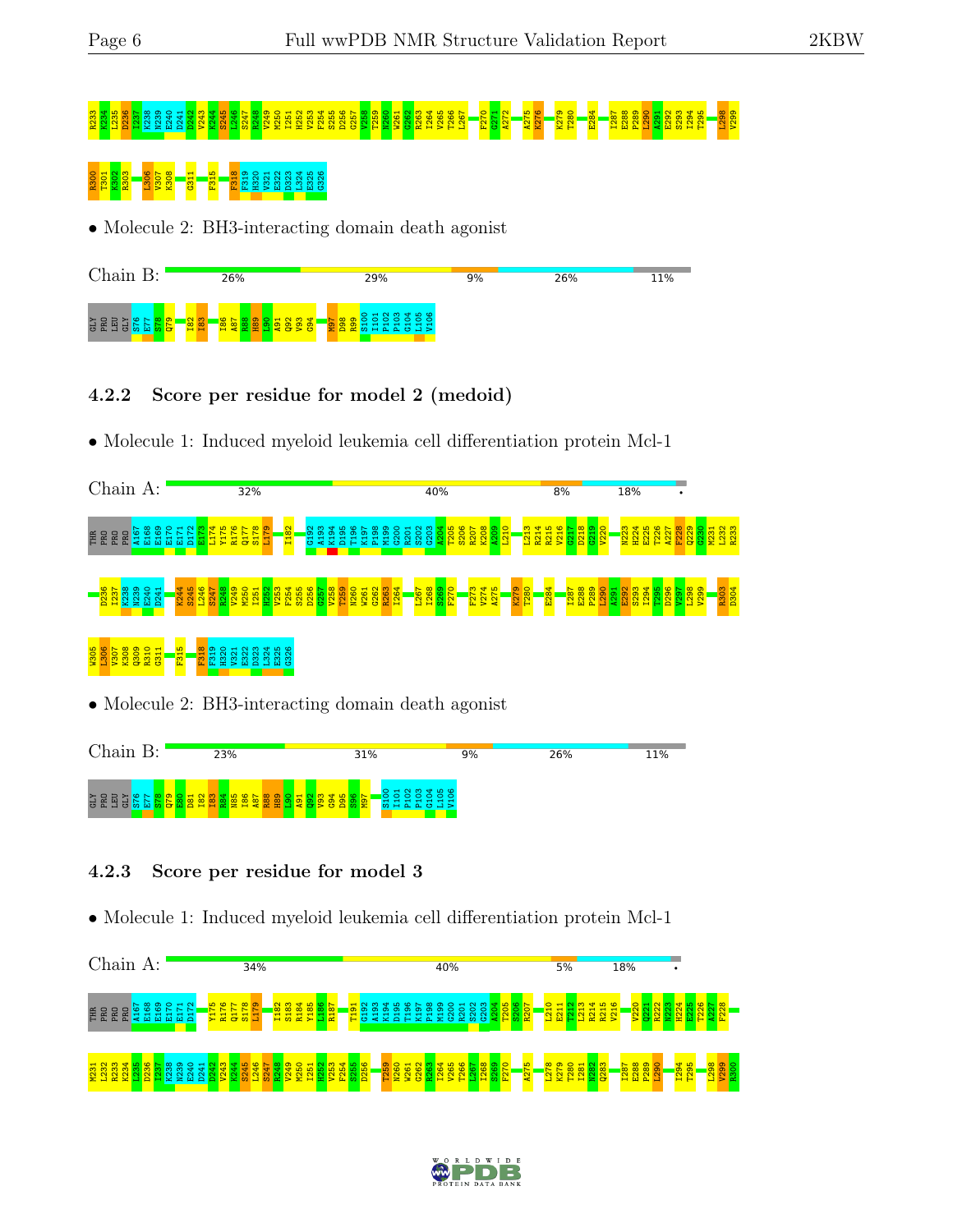# $303212$   $31323$   $31333$   $31333$   $31333$   $31333$   $31333$   $3233$   $3333$   $3333$   $3333$   $3333$   $333$   $333$   $333$   $333$   $333$   $333$   $333$   $333$   $333$   $333$   $333$   $333$   $333$   $333$   $333$   $333$   $333$   $333$   $333$   $333$   $333$   $33$

• Molecule 2: BH3-interacting domain death agonist



#### 4.2.4 Score per residue for model 4

• Molecule 1: Induced myeloid leukemia cell differentiation protein Mcl-1



### • Molecule 2: BH3-interacting domain death agonist



#### 4.2.5 Score per residue for model 5

• Molecule 1: Induced myeloid leukemia cell differentiation protein Mcl-1



• Molecule 2: BH3-interacting domain death agonist

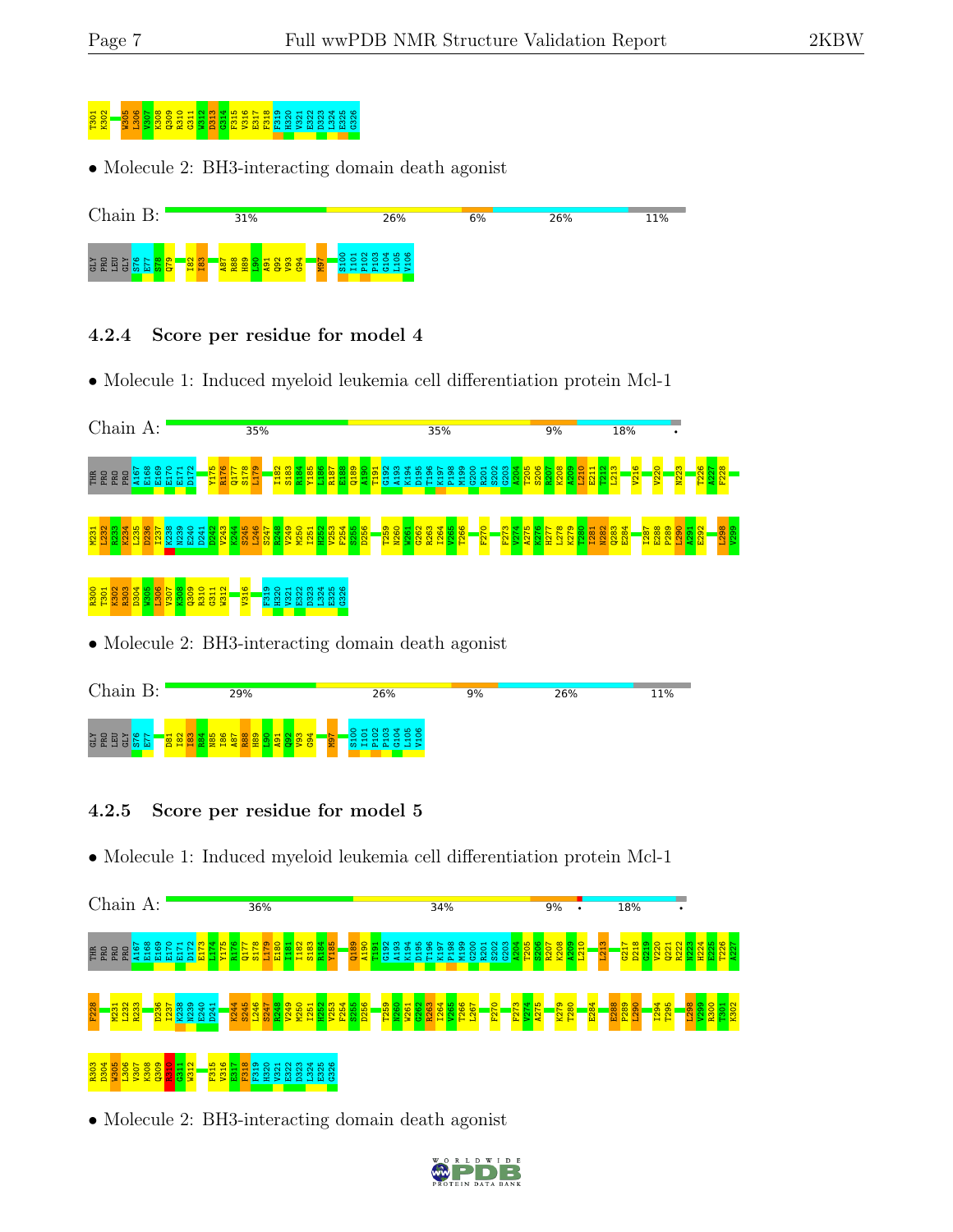

#### 4.2.6 Score per residue for model 6

• Molecule 1: Induced myeloid leukemia cell differentiation protein Mcl-1



• Molecule 2: BH3-interacting domain death agonist



#### 4.2.7 Score per residue for model 7

• Molecule 1: Induced myeloid leukemia cell differentiation protein Mcl-1



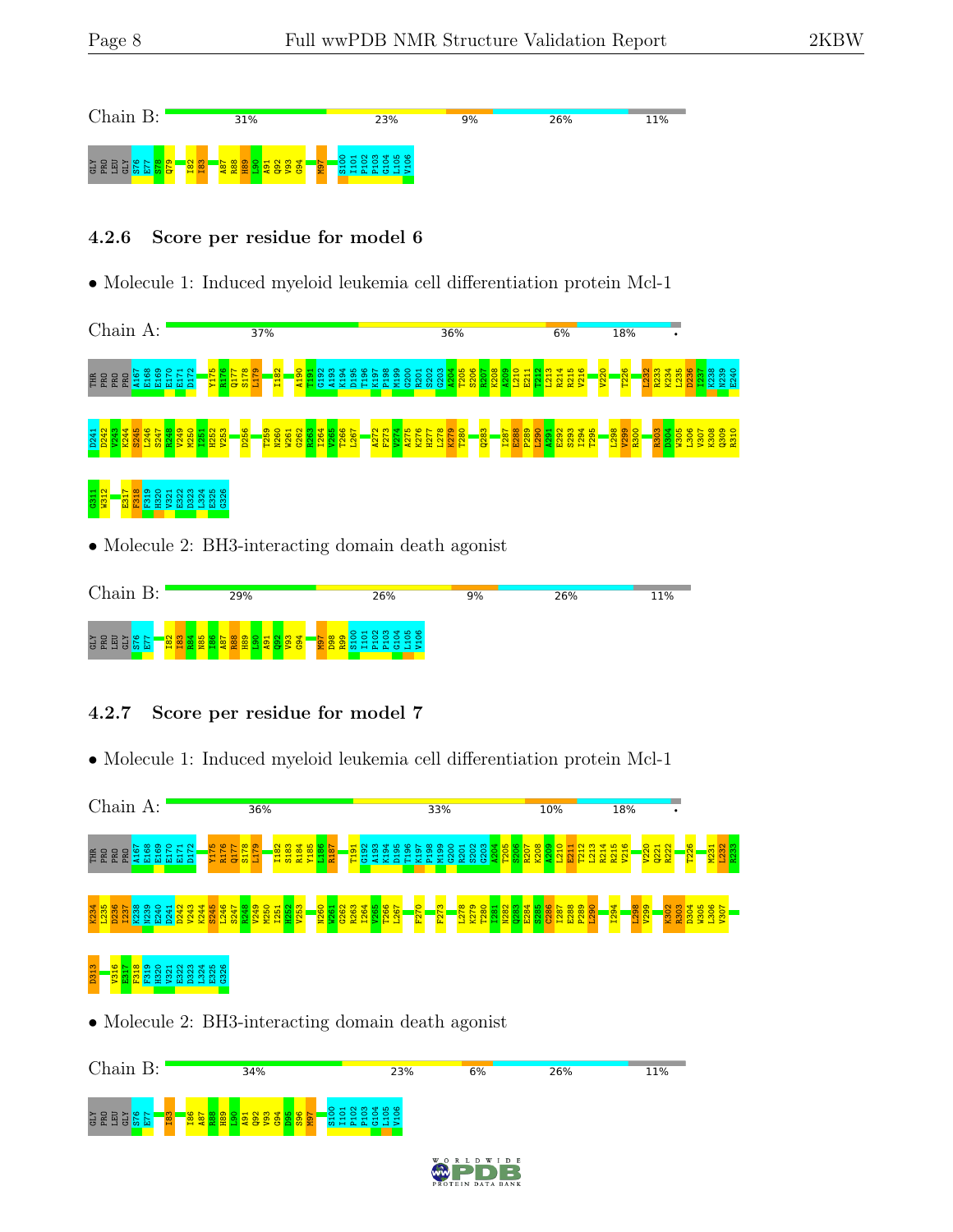#### 4.2.8 Score per residue for model 8

• Molecule 1: Induced myeloid leukemia cell differentiation protein Mcl-1



• Molecule 2: BH3-interacting domain death agonist



#### 4.2.9 Score per residue for model 9

• Molecule 1: Induced myeloid leukemia cell differentiation protein Mcl-1



• Molecule 2: BH3-interacting domain death agonist



#### 4.2.10 Score per residue for model 10

• Molecule 1: Induced myeloid leukemia cell differentiation protein Mcl-1

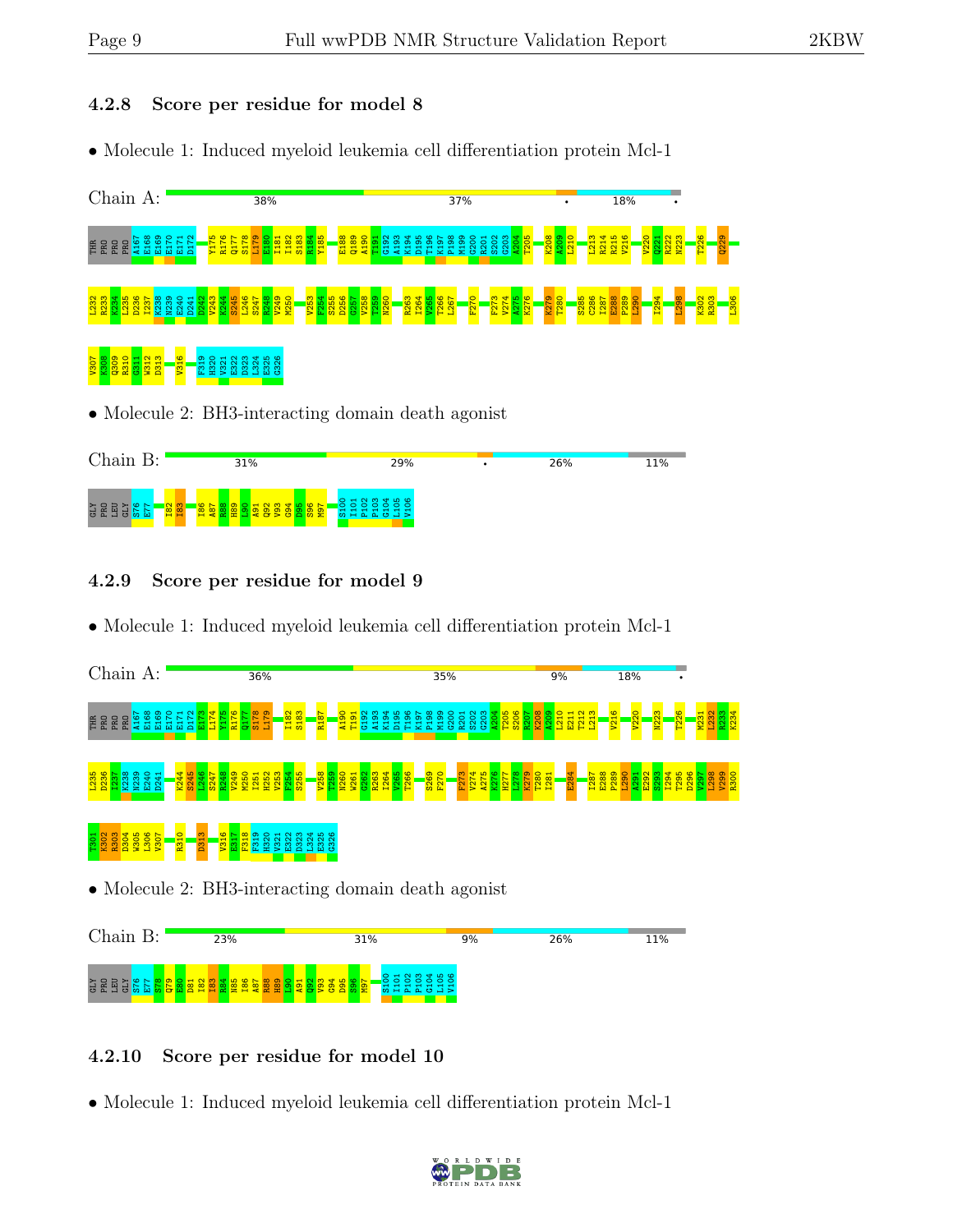

• Molecule 2: BH3-interacting domain death agonist



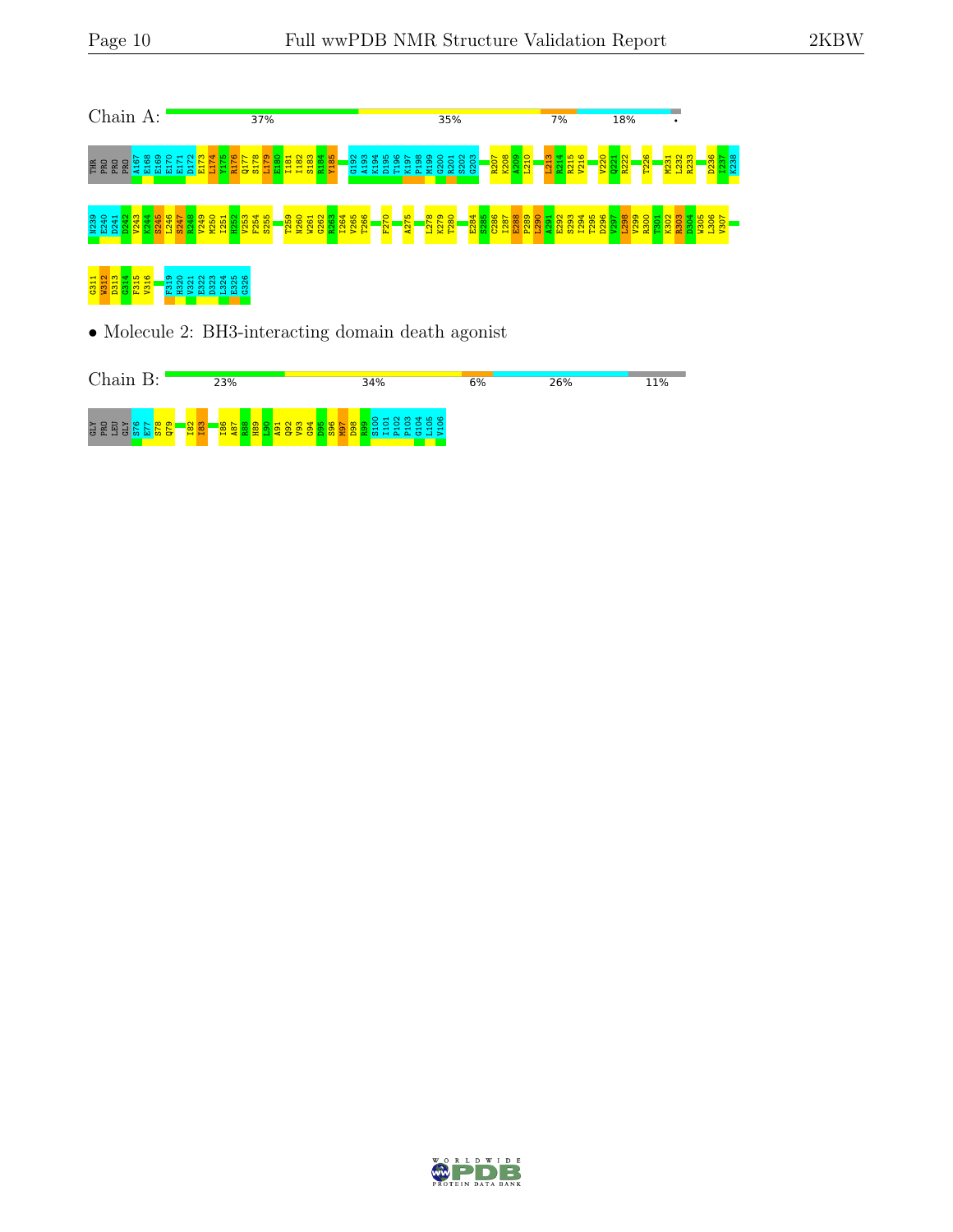### 5 Refinement protocol and experimental data overview  $(i)$

The models were refined using the following method: simulated annealing.

Of the 200 calculated structures, 10 were deposited, based on the following criterion: structures with the lowest energy.

The following table shows the software used for structure solution, optimisation and refinement.

| Software name   Classification |                    | Version |
|--------------------------------|--------------------|---------|
| CYANA                          | structure solution |         |
| CNS                            | refinement         |         |

No chemical shift data was provided.

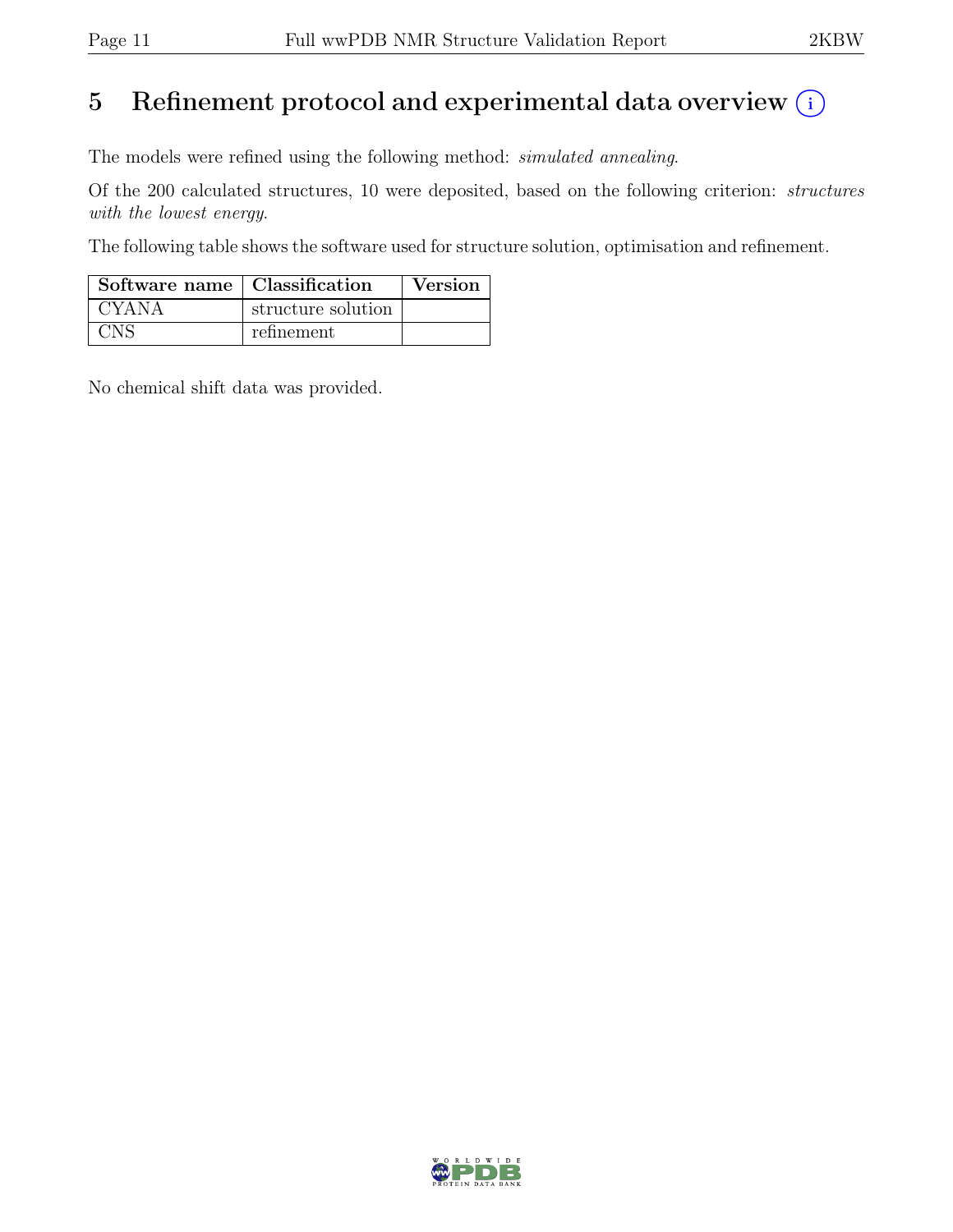### 6 Model quality  $(i)$

### 6.1 Standard geometry  $(i)$

There are no covalent bond-length or bond-angle outliers.

There are no bond-length outliers.

There are no bond-angle outliers.

There are no chirality outliers.

There are no planarity outliers.

#### 6.2 Too-close contacts  $(i)$

In the following table, the Non-H and H(model) columns list the number of non-hydrogen atoms and hydrogen atoms in each chain respectively. The H(added) column lists the number of hydrogen atoms added and optimized by MolProbity. The Clashes column lists the number of clashes averaged over the ensemble.

| Mol  |       | Chain   Non-H   $H(model)$   $H(added)$   Clashes |       |          |
|------|-------|---------------------------------------------------|-------|----------|
|      | 1056  | 1081                                              | 1078  | $50\pm5$ |
|      | 175   | 172                                               | 171   | $17 + 2$ |
| A 11 | 12310 | 12530                                             | 12490 | 524      |

The all-atom clashscore is defined as the number of clashes found per 1000 atoms (including hydrogen atoms). The all-atom clashscore for this structure is 21.

All unique clashes are listed below, sorted by their clash magnitude.

| $\rm{Atom-1}$     | Atom-2              | $Clash(\AA)$ | Distance(A) | Models         |                |  |
|-------------------|---------------------|--------------|-------------|----------------|----------------|--|
|                   |                     |              |             | Worst          | Total          |  |
| 1:A:249:VAL:HG22  | 2:B:83:ILE:HG23     | 1.00         | 1.34        | $\overline{2}$ | 10             |  |
| 1: A:259:THR:HG21 | 1: A:305:TRP:CG     | 0.86         | 2.04        | 10             | 3              |  |
| 1: A:279: LYS: NZ | 1:A:287:ILE:HD11    | 0.85         | 1.85        | 8              | 1              |  |
| 2: B:89: HIS:O    | 2: B: 93: VAL: HG23 | 0.83         | 1.72        | 8              | 10             |  |
| 1: A:247: SER:O   | 1:A:251:ILE:HD12    | 0.81         | 1.75        | 1              | 8              |  |
| 1: A:279: LYS: CE | 1:A:287:ILE:HD11    | 0.81         | 2.06        | 8              | $\overline{2}$ |  |
| 1: A:290:LEU:O    | 1:A:294:ILE:HD12    | 0.80         | 1.76        | 6              | 8              |  |
| 1: A:260: ASN:O   | 1: A:264: ILE: HD12 | 0.80         | 1.76        | 9              | 8              |  |
| 1:A:190:ALA:HB1   | 1: A:279: LYS: HG3  | 0.76         | 1.58        | 6              | 3              |  |
| 1:A:263:ARG:CZ    | 2: B:91:ALA:HB1     | 0.76         | 2.10        | 1              | 3              |  |
| 1: A:254:PHE:CE2  | 1: A:301:THR:HG21   | 0.75         | 2.16        | 4              | 1              |  |
| 1:A:279:LYS:HD3   | 1:A:287:ILE:HD11    | 0.74         | 1.60        | 3              | $\overline{4}$ |  |
| 1: A: 303: ARG: O | 1:A:307:VAL:HG23    | 0.72         | 1.83        | 6              | 9              |  |

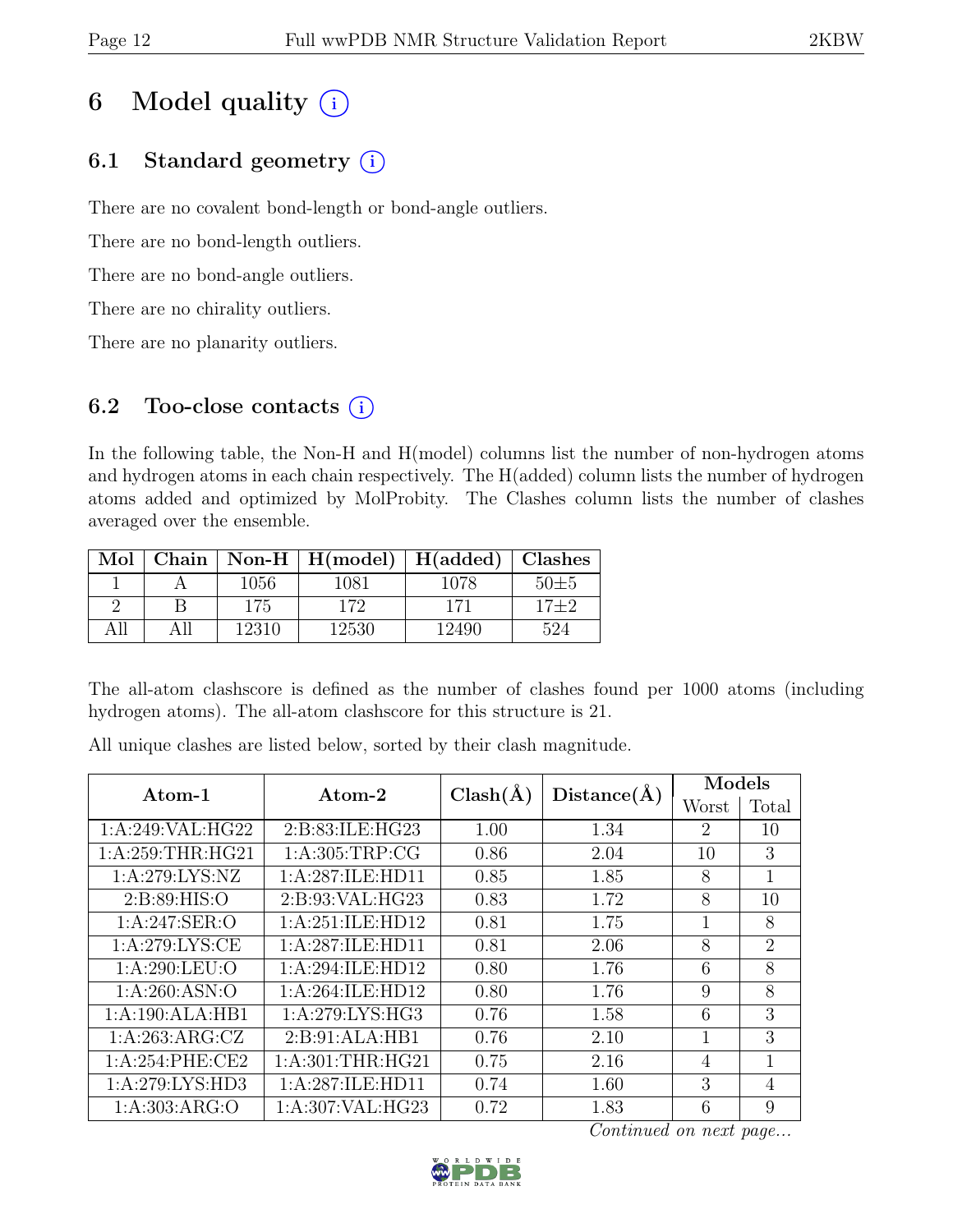| Continuea from previous page                    |                        |      |             | Models          |                 |  |
|-------------------------------------------------|------------------------|------|-------------|-----------------|-----------------|--|
| Atom-1                                          | $Clash(\AA)$<br>Atom-2 |      | Distance(A) | Worst           | Total           |  |
| 1:A:263:ARG:NH2                                 | 2:B:91:ALA:HB1         | 0.71 | 2.01        | $\overline{7}$  | $\overline{4}$  |  |
| 1:A:253:VAL:HB<br>2:B:91:ALA:HB2                |                        | 0.71 | 1.62        | $\overline{6}$  | 9               |  |
| 1:A:245:SER:OG                                  | 2:B:83:ILE:HD11        | 0.71 | 1.85        | $\,6$           | $\overline{3}$  |  |
| 1: A:235:LEU:HG                                 | 2:B:86:ILE:HD13        | 0.70 | 1.62        | $\overline{7}$  | $\overline{4}$  |  |
| 1:A:178:SER:O                                   | 1:A:182:ILE:HG22       | 0.70 | 1.87        | 6               | 10              |  |
| 1:A:179:LEU:HD12                                | 1:A:179:LEU:O          | 0.69 | 1.88        | $8\,$           | 10              |  |
| 1:A:279:LYS:HG2                                 | 1:A:287:ILE:HD11       | 0.69 | 1.65        | 6               | $\overline{2}$  |  |
| 1:A:300:ARG:HD2                                 | 1:A:301:THR:HG23       | 0.69 | 1.64        | $\mathbf{1}$    | $\mathbf{1}$    |  |
| 1:A:179:LEU:HD12                                | 1:A:179:LEU:C          | 0.69 | 2.09        | $\overline{4}$  | 10              |  |
| 1: A:231: MET:HG2                               | 2:B:86:ILE:HG23        | 0.68 | 1.65        | $\overline{4}$  | $6\phantom{.}6$ |  |
| 1: A:208: LYS: HB3                              | 1:A:316:VAL:HG21       | 0.67 | 1.64        | $\overline{8}$  | $\overline{4}$  |  |
| 1:A:249:VAL:CG2                                 | 2:B:83:ILE:HD13        | 0.67 | 2.20        | $\overline{2}$  | 10              |  |
| 2:B:79:GLN:HA                                   | 2:B:82:ILE:HD12        | 0.67 | 1.66        | 3               | $\overline{5}$  |  |
| 1:A:249:VAL:HG22                                | 2:B:83:ILE:CG2         | 0.67 | 2.16        | $\overline{2}$  | 10              |  |
| 1:A:249:VAL:O                                   | 1:A:253:VAL:HG13       | 0.67 | 1.88        | $\overline{5}$  | 9               |  |
| 1:A:178:SER:OG                                  | 1:A:295:THR:HG23       | 0.67 | 1.88        | $\overline{6}$  | $\overline{2}$  |  |
| 1:A:243:VAL:HG11                                | 1:A:289:PRO:HB2        | 0.67 | 1.67        | 3               | $\mathbf 1$     |  |
| 1:A:232:LEU:HD12                                | 1: A:273: PHE:CE1      | 0.66 | 2.25        | $\overline{9}$  | $\mathbf 1$     |  |
| 1:A:279:LYS:CG                                  | 1:A:287:ILE:HD11       | 0.66 | 2.21        | $\overline{6}$  | $\mathbf{1}$    |  |
| 1: A:279: LYS: HE3                              | 1:A:287:ILE:HD11       | 0.66 | 1.68        | $8\,$           | $\mathbf{1}$    |  |
| 1:A:286:CYS:O                                   | 1:A:290:LEU:HD12       | 0.65 | 1.91        | $\overline{8}$  | $\overline{2}$  |  |
| 1:A:190:ALA:HB1<br>1:A:279:LYS:CG               |                        | 0.65 | 2.20        | $\bf 5$         | $\mathbf 1$     |  |
| 1:A:216:VAL:O                                   | 1:A:220:VAL:HG23       | 0.65 | 1.92        | 10              | $\overline{8}$  |  |
| 1:A:278:LEU:HD13                                | 1:A:286:CYS:SG         | 0.65 | 2.32        | 10              | $\mathbf 1$     |  |
| 1:A:272:ALA:HB1                                 | 1: A:276: LYS: NZ      | 0.64 | 2.07        | $\,$ 6 $\,$     | $\overline{2}$  |  |
| 1:A:249:VAL:HG23                                | 2:B:83:ILE:HD13        | 0.63 | 1.69        | $\overline{2}$  | 10              |  |
| 1:A:250:MET:O                                   | 1:A:253:VAL:HG22       | 0.62 | 1.94        | $\overline{4}$  | 10              |  |
| 1:A:264:ILE:HG23                                | 1:A:298:LEU:HD11       | 0.62 | 1.71        | $\overline{4}$  | $\overline{3}$  |  |
| 1:A:220:VAL:HG21                                | 2: B:97: MET:CE        | 0.62 | 2.25        | 5               | $\mathbf{1}$    |  |
| 1:A:275:ALA:HB2                                 | 1:A:290:LEU:HD12       | 0.61 | 1.71        | $\overline{5}$  | 8               |  |
| 1:A:237:ILE:CG2                                 | 1:A:278:LEU:HD21       | 0.61 | 2.26        | $\overline{7}$  | 1               |  |
| 1: A:276: LYS:O                                 | 1: A:280:THR:HG23      | 0.60 | 1.96        | $8\,$           | $\mathbf{1}$    |  |
| 1:A:249:VAL:HG13                                | 2:B:87:ALA:HB2         | 0.60 | 1.73        | $6\phantom{.}6$ | 10              |  |
| 1: A:259:THR:HG21                               | 1: A:305:TRP:CB        | 0.60 | 2.26        | 10              | 3               |  |
| 1:A:253:VAL:HG12                                | 2:B:87:ALA:C           | 0.60 | 2.17        | 3               | 10              |  |
| 1: A:300: ARG:CD                                | 1:A:301:THR:HG23       | 0.59 | 2.27        | $\mathbf{1}$    | $\mathbf{1}$    |  |
| 1:A:253:VAL:HG21<br>1:A:263:ARG:NH2             |                        | 0.59 | 2.11        | $\overline{2}$  | 1               |  |
| 1:A:187:ARG:O                                   | 1:A:191:THR:HG22       | 0.59 | 1.98        | $\overline{4}$  | $\overline{4}$  |  |
| 1:A:174:LEU:HD22                                | 1: A:312:TRP:CH2       | 0.58 | 2.34        | 10              | 1               |  |
| 1:A:208:LYS:HB3                                 | 1:A:316:VAL:HG11       | 0.58 | 1.75        | $\overline{4}$  | $\overline{2}$  |  |
| $1:A:234:LYS:H\overline{B3}$<br>2:B:86:ILE:HD11 |                        | 0.58 | 1.74        | 7               | 3               |  |

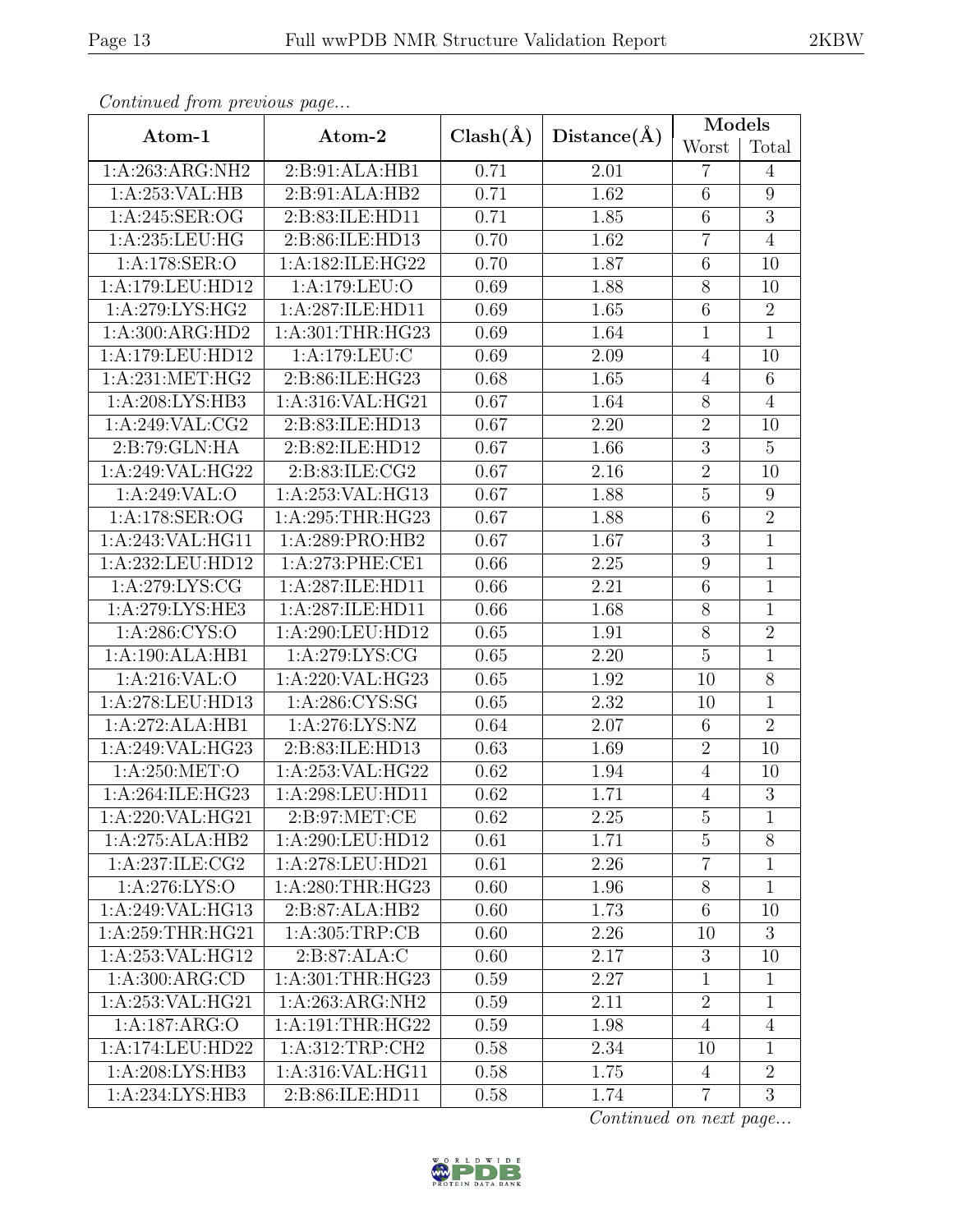|--|

| Contentaca from precious page           |                              |              |             | Models           |                 |  |
|-----------------------------------------|------------------------------|--------------|-------------|------------------|-----------------|--|
| Atom-1                                  | Atom-2                       | $Clash(\AA)$ | Distance(A) | Worst            | Total           |  |
| 1:A:313:ASP:O                           | 1:A:316:VAL:HG12             | 0.57         | 1.99        | 9                | $\overline{4}$  |  |
| 1:A:312:TRP:O                           | 1:A:316:VAL:HG23             |              | 1.98        | $\mathbf 5$      | $\overline{2}$  |  |
| 1:A:270:PHE:CE2                         | 1:A:274:VAL:HG21             |              | 2.34        | $8\,$            | $\mathbf{1}$    |  |
| 1:A:264:ILE:HD13                        | 1:A:315:PHE:CE2              | 0.56         | 2.35        | $\overline{5}$   | $\overline{2}$  |  |
| 1:A:253:VAL:HG12                        | 2:B:87:ALA:CA                | 0.56         | 2.30        | $\overline{5}$   | $\overline{5}$  |  |
| 1:A:278:LEU:HD13                        | 1:A:283:GLN:O                | 0.56         | 2.00        | $\,6$            | $\overline{3}$  |  |
| 1:A:309:GLN:O                           | 1:A:310:ARG:HB2              | 0.56         | 2.00        | $8\,$            | $\,4\,$         |  |
| 1:A:264:ILE:HG22                        | 1:A:268:ILE:HD12             | 0.56         | 1.76        | $\overline{2}$   | $\overline{2}$  |  |
| 1:A:235:LEU:O                           | 1:A:236:ASP:CB               | 0.56         | 2.53        | $\overline{7}$   | $\mathbf 1$     |  |
| 1:A:259:THR:HG21                        | 1:A:305:TRP:CD1              | 0.55         | 2.35        | 10               | $\overline{2}$  |  |
| 1:A:187:ARG:O                           | 1:A:191:THR:HG23             | 0.55         | 2.00        | $9\,$            | $\overline{1}$  |  |
| 1: A: 185: TYR: CE2                     | 1:A:213:LEU:HD13             | 0.55         | 2.37        | 10               | $\overline{2}$  |  |
| 1:A:288:GLU:N                           | 1:A:289:PRO:HD2              | 0.55         | 2.17        | 10               | 10              |  |
| 1:A:228:PHE:CE1                         | 1:A:273:PHE:CZ               | 0.55         | 2.95        | $\overline{2}$   | 1               |  |
| 1:A:266:THR:OG1                         | 2:B:94:GLY:HA2               | 0.54         | 2.03        | $\mathbf{1}$     | 9               |  |
| 1:A:272:ALA:HB1<br>1:A:276:LYS:HZ1      |                              | 0.54         | 1.62        | $\,6$            | $\mathbf 1$     |  |
| 1:A:246:LEU:HD22                        | 1:A:250:MET:HE3              | 0.54         | 1.78        | $\,6$            | $\overline{2}$  |  |
| 1: A:302: LYS:N                         | 1:A:302:LYS:HD2              | 0.54         | 2.18        | 9                | $\mathbf 1$     |  |
| 1:A:249:VAL:CG2                         | 2:B:83:ILE:HG23              | 0.53         | 2.23        | $8\,$            | $6\phantom{.}6$ |  |
| 1:A:253:VAL:HG12                        | 2:B:87:ALA:HB1               | 0.53         | 1.78        | $\mathbf 5$      | $\overline{2}$  |  |
| 1:A:245:SER:O                           | 2:B:83:ILE:HD13              | 0.53         | 2.03        | $\,6$            | 10              |  |
| 1: A:279: LYS: HE2                      | 1:A:287:ILE:CD1              | 0.53         | 2.34        | $9\,$            | $\mathbf{1}$    |  |
| 1:A:190:ALA:HB1                         | 1: A:279: LYS: CE            | 0.52         | 2.34        | $8\,$            | $\mathbf{1}$    |  |
| 1:A:228:PHE:CE1                         | 1:A:273:PHE:CG               | 0.52         | 2.98        | $\overline{5}$   | $\overline{1}$  |  |
| 1:A:262:GLY:HA3                         | 2:B:94:GLY:O                 | 0.52         | $2.05\,$    | $\overline{7}$   | $6\phantom{.}6$ |  |
| 1:A:174:LEU:HD23                        | 1:A:174:LEU:N                | 0.51         | 2.20        | 10               | $\mathbf{1}$    |  |
| 1:A:261:TRP:CZ2                         | 1:A:318:PHE:CD1              | 0.51         | 2.99        | 9                | $\sqrt{2}$      |  |
| 1:A:220:VAL:HG12                        | $1:\overline{A:224:HIS:HD2}$ | 0.51         | 1.64        | $\overline{5}$   | $\overline{1}$  |  |
| 1:A:224:HIS:CE1                         | 1:A:228:PHE:CD2              | 0.51         | 2.98        | $\overline{5}$   | $\mathbf 1$     |  |
| 1:A:253:VAL:CG2                         | 1:A:263:ARG:NH2              | 0.51         | 2.74        | $\overline{2}$   | 1               |  |
| 1: A:261:TRP:CH2                        | 1:A:318:PHE:CZ               | 0.51         | 2.99        | $6\phantom{.}6$  | $\sqrt{2}$      |  |
| 1:A:258:VAL:HG13                        | 1:A:263:ARG:HD2              | 0.51         | 1.82        | $\overline{2}$   | 1               |  |
| 1:A:278:LEU:HA                          | 1: A:281: ILE: HG12          | 0.51         | 1.81        | 3                | 1               |  |
| 1:A:253:VAL:HG12                        | 2:B:87:ALA:O                 | 0.50         | 2.06        | 3                | 9               |  |
| 1:A:232:LEU:HD12                        | 1:A:273:PHE:HE1              | 0.50         | 1.65        | $\boldsymbol{9}$ | $\mathbf 1$     |  |
| 1: A:279: LYS: HE3                      | 1:A:287:ILE:CD1              | 0.50         | 2.36        | 8                | 1               |  |
| 1:A:259:THR:HG21<br>1: A: 305: TRP: CD2 |                              | 0.50         | 2.42        | $\overline{5}$   | $\sqrt{2}$      |  |
| $1:A:273:\overline{PHE:CZ}$             | 1:A:277:HIS:CE1              | 0.50         | 3.00        | $\overline{4}$   | $\mathbf 1$     |  |
| 1:A:211:GLU:HG3                         | 1: A:212:THR:N               | 0.50         | 2.20        | $\overline{7}$   | $\mathbf 1$     |  |
| 2:B:85:ASN:O                            | 2: B: 88: ARG: HG3           | 0.50         | 2.07        | $9\phantom{.0}$  | $\overline{4}$  |  |
| 1:A:261:TRP:CH2<br>1: A:318: PHE:CD1    |                              | 0.50         | 2.99        | $9\phantom{.0}$  | $\overline{2}$  |  |

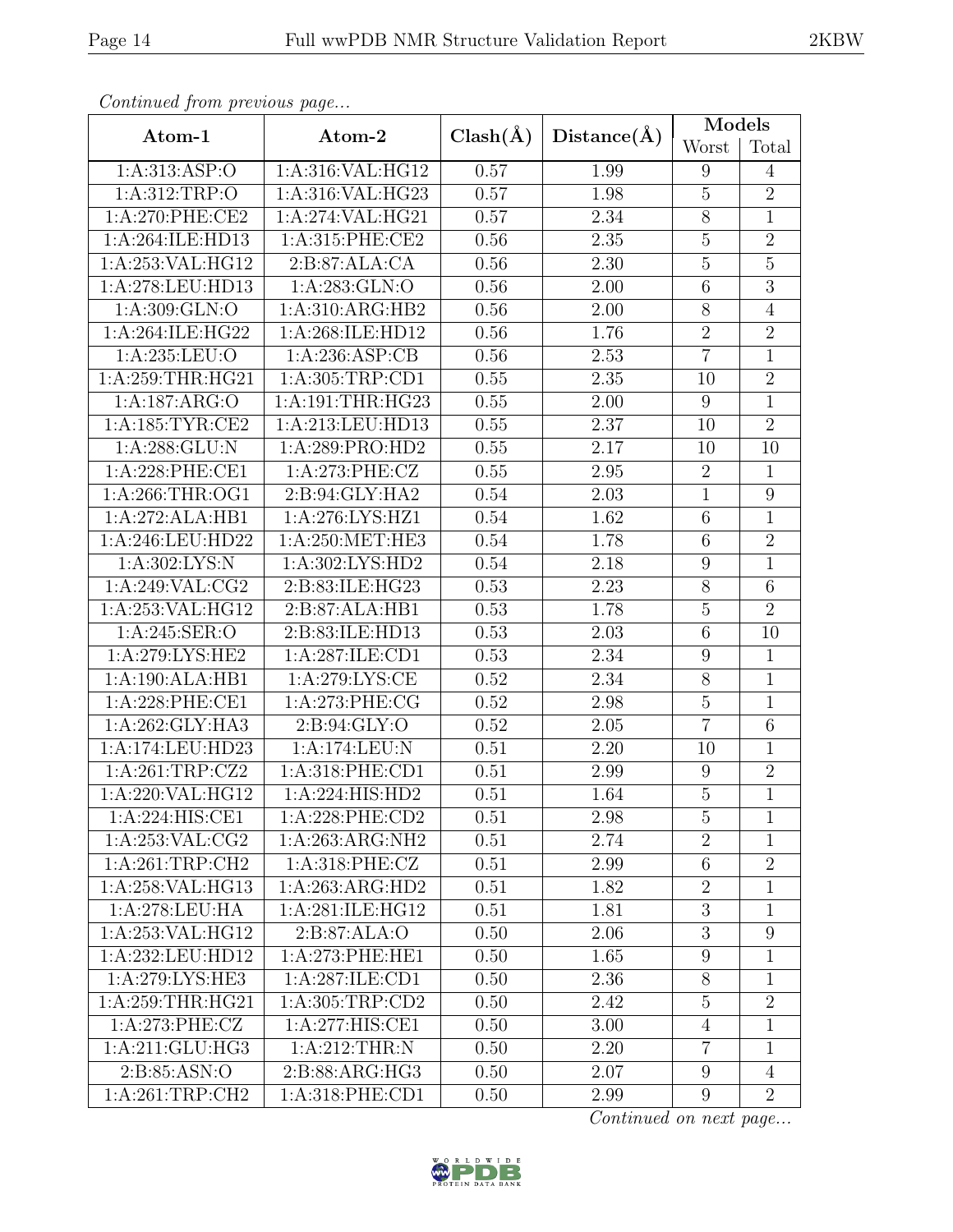|--|

| Contentaca from precious page    |                             |              |                   | Models          |                |  |
|----------------------------------|-----------------------------|--------------|-------------------|-----------------|----------------|--|
| Atom-1                           | Atom-2                      | $Clash(\AA)$ | Distance(A)       | Worst           | Total          |  |
| 1:A:261:TRP:CH2                  | 1:A:318:PHE:CE1             | 0.50         | 3.00              | 5               | $\overline{2}$ |  |
| 1:A:279:LYS:CD                   | 1:A:287:ILE:HD11            | 0.50         | 2.33              | $\overline{3}$  | $\overline{5}$ |  |
| 1:A:258:VAL:HG13                 | 1: A:263:ARG:NE             |              | 2.23              | $8\,$           | $\mathbf 1$    |  |
| 1:A:220:VAL:HG21                 | 2:B:97:MET:HE3              | 0.49         | 1.83              | $\overline{5}$  | $\mathbf 1$    |  |
| 1:A:298:LEU:O                    | 1:A:302:LYS:HB2             | 0.49         | 2.07              | 9               | $\mathbf{1}$   |  |
| 1:A:228:PHE:CD1                  | 1:A:229:GLN:N               | 0.48         | 2.81              | $\overline{2}$  | $\mathbf 1$    |  |
| 1:A:279:LYS:HZ1                  | 1:A:287:ILE:HD11            | 0.48         | 1.66              | $8\,$           | $\mathbf{1}$   |  |
| 1:A:228:PHE:CZ                   | 1: A:273: PHE:CB            | 0.48         | 2.96              | $\mathbf 5$     | $\mathbf 1$    |  |
| 1:A:253:VAL:HG12                 | 2:B:87:ALA:CB               | 0.48         | 2.39              | $\overline{5}$  | $\mathbf{1}$   |  |
| 1: A:279: LYS: CE                | $1:A:284:GLU:\overline{HA}$ | 0.48         | 2.39              | 9               | $\mathbf{1}$   |  |
| 1:A:245:SER:HB3                  | 2:B:83:ILE:HD11             | 0.47         | 1.85              | $\overline{7}$  | $\overline{2}$ |  |
| 1:A:232:LEU:HD13                 | 1:A:273:PHE:HE2             | 0.47         | 1.68              | $\overline{7}$  | $\mathbf 1$    |  |
| 1:A:243:VAL:HG21                 | 1:A:289:PRO:CB              | 0.47         | 2.39              | $\mathbf{1}$    | $\mathbf 1$    |  |
| 1: A:263:ARG:CZ                  | 2:B:91:ALA:HA               | 0.47         | 2.39              | $\mathbf 5$     | $\mathbf 1$    |  |
| 1:A:182:ILE:HG23                 | 1:A:183:SER:N               | 0.47         | 2.25              | 3               | 8              |  |
| 1:A:220:VAL:HG12                 | 1:A:228:PHE:CE2             | 0.47         | $\overline{2}.45$ | $\mathbf{1}$    | $\mathbf 1$    |  |
| 1:A:264:ILE:HG12                 | 1:A:298:LEU:HD21            | 0.47         | 1.87              | $\mathbf{1}$    | 3              |  |
| 1:A:259:THR:HG23                 | 1:A:302:LYS:HE2             | 0.46         | 1.85              | $\overline{4}$  | 1              |  |
| 1:A:182:ILE:HG21                 | 1:A:295:THR:OG1             | 0.46         | 2.10              | $6\phantom{.}6$ | 1              |  |
| 1:A:278:LEU:O                    | 1:A:281:ILE:HD13            | 0.46         | 2.11              | $\overline{4}$  | $1\,$          |  |
| 1:A:309:GLN:O                    | 1: A:310: ARG:CB            | 0.46         | 2.63              | $\overline{5}$  | $\overline{2}$ |  |
| $1:$ A:220:VAL:HG12              | 1:A:228:PHE:CE1             | 0.46         | 2.45              | $\overline{4}$  | $\overline{2}$ |  |
| 1:A:190:ALA:CB                   | 1:A:279:LYS:CE              | 0.46         | 2.94              | $8\,$           | 1              |  |
| 1: A:281: ILE: O                 | 1:A:282:ASN:CB              | 0.46         | 2.62              | $\overline{4}$  | $\overline{1}$ |  |
| 1:A:229:GLN:NE2                  | $1: A:273:$ PHE:CZ          | 0.46         | 2.84              | $8\,$           | $\mathbf{1}$   |  |
| 1: A:273: PHE:CG                 | 1:A:274:VAL:N               | 0.46         | 2.84              | $\overline{9}$  | $\mathbf{1}$   |  |
| 1:A:190:ALA:HB1                  | 1:A:279:LYS:CD              | 0.46         | 2.41              | 9               | 1              |  |
| 1:A:254:PHE:CZ                   | 1: A:267:LEU:CD1            | 0.45         | 2.99              | $\overline{5}$  | $\overline{2}$ |  |
| 1:A:228:PHE:CD1                  | 1:A:228:PHE:C               | 0.45         | 2.89              | $\overline{2}$  | $\mathbf 1$    |  |
| 1: A:254:PHE:CE2                 | 1: A:301:THR:CB             | 0.45         | 2.99              | 3               | 1              |  |
| 1: A:306: LEU:O                  | 1: A:311: GLY:N             | 0.45         | 2.49              | $\overline{4}$  | $\overline{4}$ |  |
| 1:A:176:ARG:HD2                  | 1:A:177:GLN:N               | 0.45         | 2.26              | $\overline{7}$  | 3              |  |
| 1:A:281:ILE:O                    | 1: A:281: ILE: HG12         | 0.45         | 2.11              | $\overline{4}$  | 1              |  |
| 1: A:279: LYS: HE2               | 1:A:287:ILE:HD12            | 0.45         | 1.87              | $\overline{7}$  | 1              |  |
| 1:A:289:PRO:HA                   | 1:A:292:GLU:HG2             | 0.45         | 1.89              | 10              | $\overline{4}$ |  |
| 1:A:228:PHE:CE1                  | 1:A:273:PHE:CE1             | 0.45         | 3.05              | $\overline{2}$  | 1              |  |
| 1: A:228: PHE:CE1                | 1: A:273: PHE:CB            | 0.45         | 2.99              | $\overline{5}$  | 1              |  |
| 1:A:174:LEU:HD22                 | 1: A:312:TRP: CZ2           | 0.45         | 2.46              | 10              | 1              |  |
| 1:A:264:ILE:HG22                 | 1:A:268:ILE:CD1             | 0.45         | 2.42              | $\overline{2}$  | $\mathbf 1$    |  |
| 1:A:220:VAL:HG12                 | 1:A:224:HIS:CD2             | 0.45         | 2.47              | $\overline{5}$  | 1              |  |
| 1:A:299:VAL:O<br>1:A:303:ARG:HB3 |                             | 0.45         | 2.11              | $\mathbf{1}$    | $\overline{5}$ |  |

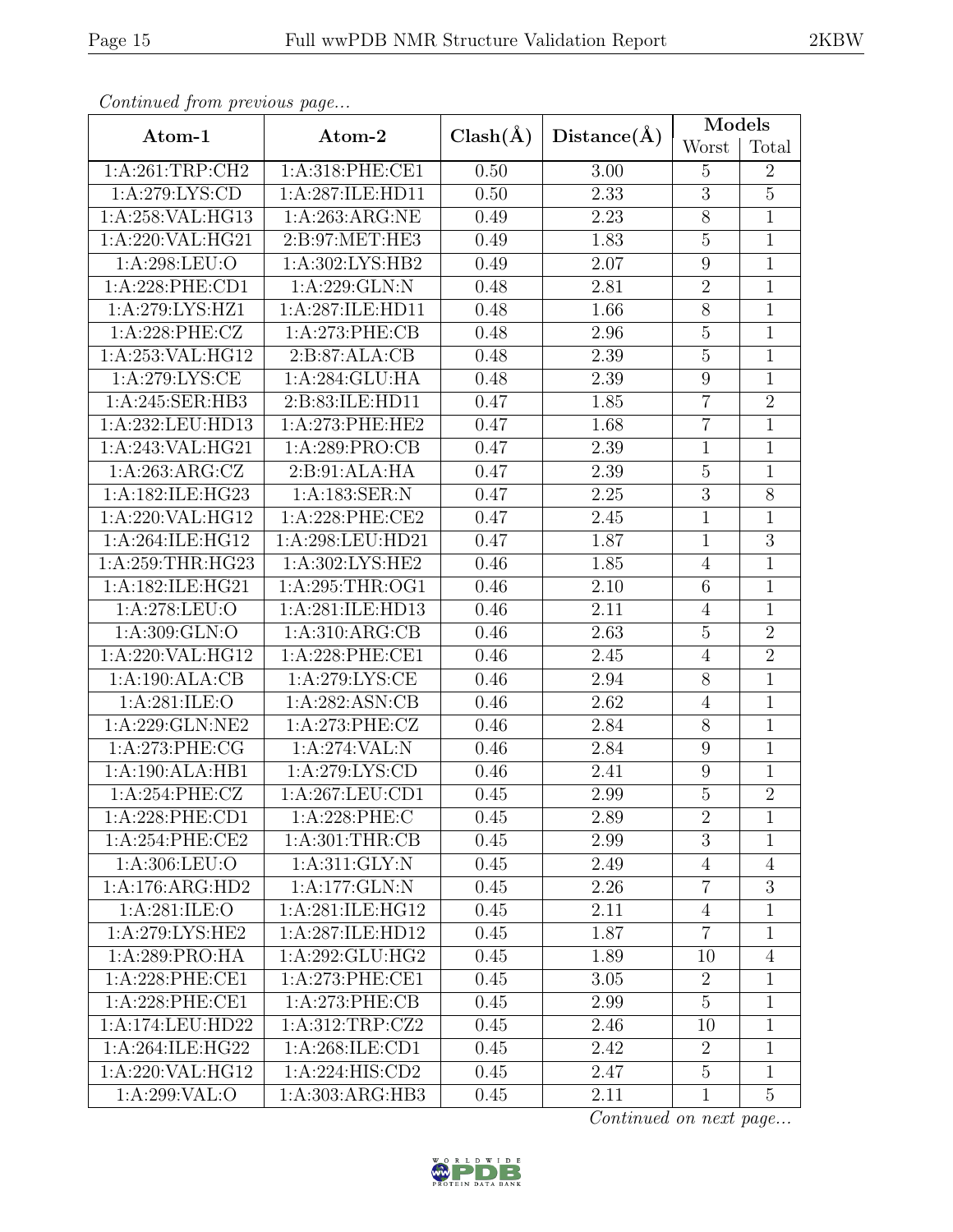|--|

| Continuea from previous page            |                     |              |                   | Models         |                |
|-----------------------------------------|---------------------|--------------|-------------------|----------------|----------------|
| Atom-1                                  | Atom-2              | $Clash(\AA)$ | Distance(A)       | Worst          | Total          |
| 1:A:254:PHE:CE2                         | 1:A:267:LEU:CD1     | 0.45         | 2.99              | 5              | 1              |
| 1:A:302:LYS:N<br>1:A:302:LYS:HD3        |                     | 0.45         | 2.27              | $\overline{7}$ | $\mathbf 1$    |
| 1:A:179:LEU:C                           | 1:A:179:LEU:CD1     | 0.45         | 2.82              | $\overline{7}$ | $\sqrt{2}$     |
| 1:A:264:ILE:HD13                        | 1:A:315:PHE:CZ      | 0.44         | 2.47              | $\overline{5}$ | $\mathbf{1}$   |
| 1: A:235:LEU:O                          | 1: A:236: ASP:O     | 0.44         | $2.35\,$          | 6              | $\mathfrak{Z}$ |
| 1:A:303:ARG:HG2                         | 1:A:304:ASP:N       | 0.44         | 2.27              | 9              | $\mathbf 1$    |
| 1:A:289:PRO:O                           | 1:A:293:SER:CB      | 0.44         | 2.65              | $\mathbf 1$    | $\overline{3}$ |
| 1:A:281:ILE:HD11                        | 1:A:283:GLN:HG2     | 0.44         | 1.90              | $\overline{4}$ | $\mathbf{1}$   |
| 1:A:236:ASP:O                           | 1:A:237:ILE:O       | 0.44         | 2.36              | $\overline{7}$ | $\overline{1}$ |
| 1:A:224:HIS:O                           | 1:A:227:ALA:N       | 0.44         | 2.48              | $\overline{2}$ | $\mathbf 1$    |
| 1:A:259:THR:CG2                         | 1: A: 305: TRP: CD1 | 0.44         | $3.00\,$          | $\overline{2}$ | $\mathbf 1$    |
| 1:A:259:THR:HG21                        | 1:A:305:TRP:CE3     | 0.44         | 2.47              | 3              | $\mathbf{1}$   |
| 1:A:232:LEU:HD13                        | 1:A:273:PHE:HE1     | 0.43         | 1.72              | 6              | $\mathbf{1}$   |
| 1:A:270:PHE:CE2                         | 1:A:274:VAL:CG2     | 0.43         | $\overline{3.01}$ | $8\,$          | $\mathbf 1$    |
| 1:A:261:TRP:CD1                         | 1:A:315:PHE:CD1     | 0.43         | $3.05\,$          | $\mathbf{1}$   | $\mathbf{1}$   |
| 1:A:247:SER:C                           | 1:A:251:ILE:HD12    | 0.43         | 2.31              | $\overline{2}$ | $\mathbf{1}$   |
| 1: A:216: VAL:CG1                       | 1:A:265:VAL:HG11    | 0.43         | 2.43              | $\mathbf{1}$   | $\mathbf{1}$   |
| 1: A:231: MET:HB2                       | 1:A:270:PHE:CZ      | 0.43         | 2.49              | 10             | $\overline{3}$ |
| 1:A:279:LYS:HE2                         | 1:A:284:GLU:HB3     | 0.43         | 1.90              | 9              | 1              |
| 1:A:245:SER:O                           | 1:A:249:VAL:HG23    | 0.43         | 2.13              | 6              | $\overline{3}$ |
| 1:A:278:LEU:HD22                        | 1:A:286:CYS:SG      | 0.43         | 2.54              | 10             | $\mathbf 1$    |
| 1:A:225:GLU:HA                          | 1:A:228:PHE:CD2     |              | 2.49              | $\overline{2}$ | 1              |
| 1:A:258:VAL:HG11                        | 2:B:95:ASP:OD2      | 0.42         | 2.13              | $9\,$          | 1              |
| 1:A:295:THR:O                           | 1:A:299:VAL:HG23    | 0.42         | 2.14              | 3              | $\mathbf 1$    |
| 1:A:261:TRP:CZ2                         | 1:A:318:PHE:CD2     | 0.42         | 3.07              | $\mathbf{1}$   | $\mathbf{1}$   |
| 1:A:224:HIS:O                           | 1:A:224:HIS:ND1     | 0.42         | $\overline{2.52}$ | $\overline{5}$ | $\mathbf{1}$   |
| 2:B:82:ILE:HG22                         | 2:B:86:ILE:HD12     | 0.42         | 1.91              | $8\,$          | $\mathbf{1}$   |
| 2:B:82:ILE:HD12                         | 2: B:82: ILE:N      | 0.42         | $\overline{2.29}$ | $\overline{9}$ | $\overline{1}$ |
| 1: A:256: ASP:OD1                       | 1:A:257:GLY:N       | 0.42         | 2.53              | $\mathbf{1}$   | 1              |
| 1:A:272:ALA:O                           | 1:A:275:ALA:HB3     | 0.42         | 2.15              | 6              | 1              |
| 1: A:273: PHE:CE2                       | 1:A:274:VAL:HG23    | 0.42         | 2.49              | 9              | 1              |
| 1: A:311: GLY:O                         | 1:A:315:PHE:CD1     | 0.42         | 2.73              | $\overline{2}$ | $\mathbf{1}$   |
| 1: A:181: ILE: O                        | 1: A:185: TYR: HB2  | 0.42         | 2.15              | 10             | 1              |
| 1:A:190:ALA:HB2                         | 1: A:276: LYS: CE   | 0.42         | 2.45              | $\mathbf{1}$   | 1              |
| 1: A:288: GLU:N                         | 1:A:289:PRO:CD      | 0.42         | 2.83              | 5              | $\overline{4}$ |
| 1:A:292:GLU:O                           | 1:A:296:ASP:CB      | 0.42         | 2.68              | $\overline{2}$ | 3              |
| 1:A:232:LEU:HD21                        | 1: A:277: HIS: CD2  |              | 2.50              | $\overline{4}$ | 1              |
| 1:A:175:TYR:O                           | 1: A:175: TYR: HD1  | 0.42         | 1.97              | $\overline{7}$ | 1              |
| 1: A:254:PHE:CZ                         | 1:A:263:ARG:NH1     | 0.41         | 2.87              | $\overline{2}$ | $\mathbf 1$    |
| 1:A:260:ASN:OD1                         | 1:A:261:TRP:CE3     | 0.41         | 2.73              | $\overline{2}$ | 3              |
| 1: A: 185: TYR: HD1<br>1:A:210:LEU:HD11 |                     | 0.41         | 1.74              | $\overline{4}$ | $\mathbf 1$    |

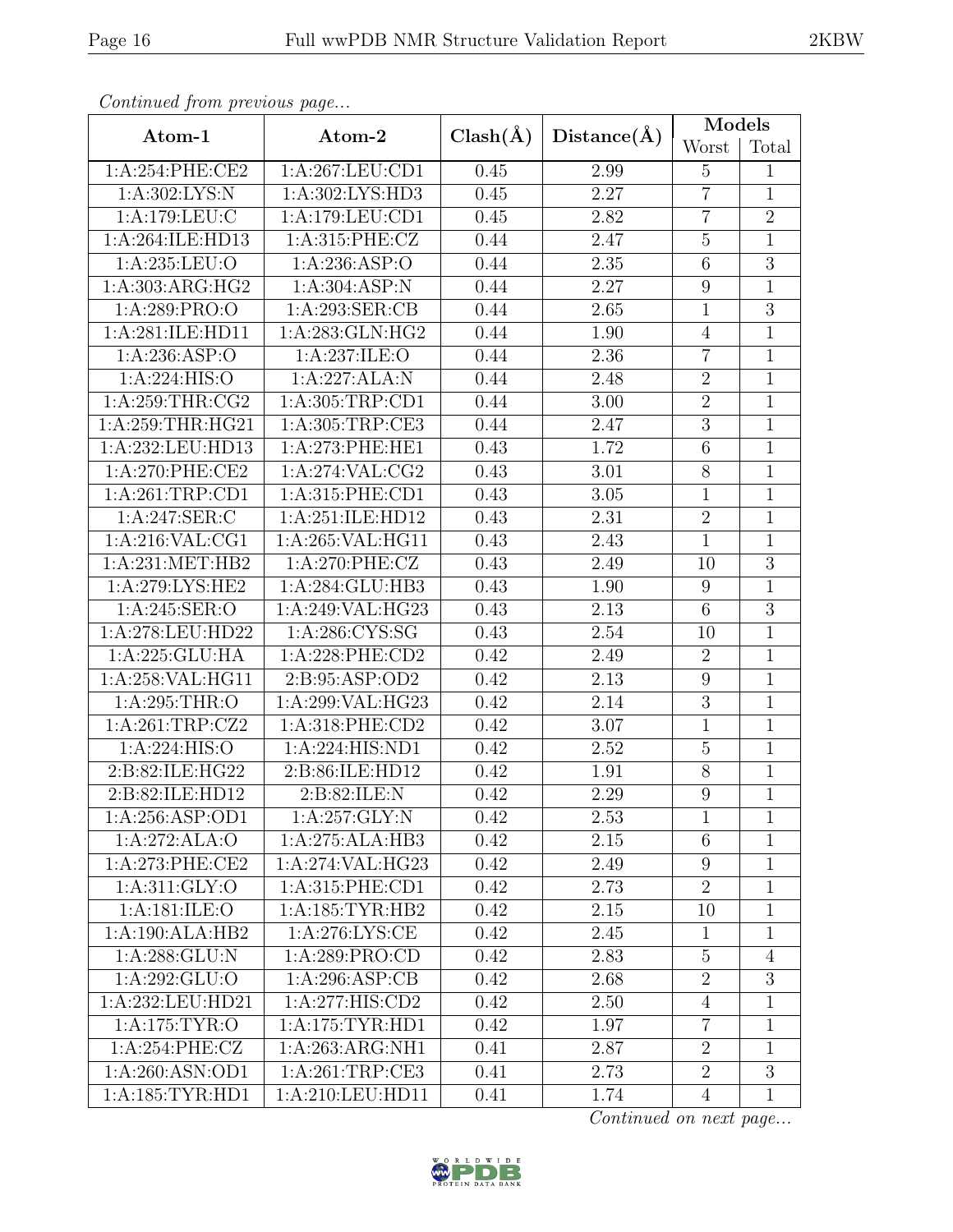|--|--|

| Atom-1                                 | Atom-2                       |              |                   | Models         |                |
|----------------------------------------|------------------------------|--------------|-------------------|----------------|----------------|
|                                        |                              | $Clash(\AA)$ | Distance(A)       | Worst          | Total          |
| 2:B:82:ILE:CD1                         | 2:B:82:ILE:N                 | 0.41         | 2.82              | $\,6$          | 1              |
| 1:A:295:THR:O                          | $1:$ A:299:VAL:CG2           | 0.41         | 2.69              | $\overline{6}$ | $\mathbf{1}$   |
| 1: A:290: LEU: C                       | 1:A:294:ILE:HD12             | 0.41         | 2.36              | $\overline{7}$ | 1              |
| 1:A:177:GLN:OE1                        | 1:A:312:TRP:CZ2              | 0.41         | 2.74              | 10             | $\mathbf{1}$   |
| $1: A:270:$ PHE:CE1                    | 1:A:274:VAL:CG2              | 0.41         | 3.04              | $\overline{2}$ | $\mathbf{1}$   |
| 1:A:237:ILE:HG21                       | 1:A:278:LEU:HD21             | 0.41         | 1.89              | $\overline{7}$ | $\overline{1}$ |
| 1:A:279:LYS:CE                         | 1:A:287:ILE:CD1              | 0.41         | 2.99              | 9              | $\mathbf 1$    |
| 1:A:253:VAL:CG1                        | 2:B:87:ALA:HB1               | 0.41         | 2.45              | 10             | $\mathbf{1}$   |
| 1:A:290:LEU:O                          | 1:A:294:ILE:HD13             | 0.41         | 2.15              | $\sqrt{3}$     | $\mathbf 1$    |
| 1:A:296:ASP:O                          | 1:A:300:ARG:HB2              | 0.41         | 2.16              | $\overline{9}$ | $\mathbf{1}$   |
| 1:A:220:VAL:HG13                       | $1:A:224:\overline{HIS:CD2}$ | 0.41         | 2.51              | $\overline{3}$ | $\mathbf 1$    |
| 1:A:174:LEU:O                          | 1:A:178:SER:CB               | 0.41         | 2.69              | 10             | $\mathbf{1}$   |
| 2: B:82: ILE:N                         | 2:B:82:ILE:CD1               | 0.41         | 2.84              | $\overline{4}$ | $\overline{2}$ |
| 1: A:217: GLY:O                        | 1:A:221:GLN:CB               | 0.41         | 2.69              | $\overline{5}$ | $\mathbf{1}$   |
| 1:A:232:LEU:HD13                       | 1:A:273:PHE:CE2              | 0.41         | 2.51              | $\overline{7}$ | $\mathbf 1$    |
| 1: A:254:PHE:CZ                        | 1:A:298:LEU:HD22             | 0.41         | 2.50              | 10             | $\mathbf{1}$   |
| 2:B:79:GLN:N                           | 2:B:82:ILE:HD12              | 0.41         | 2.31              | $\mathbf{1}$   | $\mathbf 1$    |
| 1:A:243:VAL:HG13                       | 1:A:289:PRO:HB2              | 0.41         | 1.92              | $\overline{4}$ | 1              |
| 1:A:228:PHE:CD1                        | 1:A:273:PHE:CZ               | 0.40         | 3.09              | $\overline{2}$ | $\mathbf{1}$   |
| 1:A:185:TYR:CD1                        | 1:A:189:GLN:OE1              | 0.40         | 2.75              | $\overline{5}$ | $\mathbf{1}$   |
| 1: A:279: LYS: HE2                     | 1:A:284:GLU:HA               | 0.40         | 1.93              | $\overline{9}$ | $\overline{1}$ |
| 1: A:249: VAL: CG2                     | 2:B:83:ILE:CD1               | 0.40         | 2.97              | $\overline{2}$ | $\mathbf{1}$   |
| 1:A:228:PHE:CE1                        | 1:A:273:PHE:HB3              | 0.40         | 2.51              | $\overline{5}$ | $\overline{1}$ |
| $1: A: 182: \overline{\text{ILE:CG2}}$ | 1:A:183:SER:N                | 0.40         | 2.84              | $\overline{3}$ | $\mathbf{1}$   |
| 1:A:244:LYS:HD3                        | 1: A:245: SER: N             | 0.40         | $\overline{2.32}$ | $\overline{5}$ | $\mathbf{1}$   |
| 1: A:264: ILE:CG1                      | 1:A:298:LEU:HD21             | 0.40         | 2.47              | $\overline{7}$ | $\mathbf{1}$   |
| 1: A:289: PRO:O                        | 1:A:293:SER:HB2              | 0.40         | 2.16              | 10             | $\mathbf{1}$   |
| 1:A:181:ILE:O                          | 1: A: 185: TYR: CB           | 0.40         | 2.70              | $\overline{8}$ | $\overline{1}$ |

#### 6.3 Torsion angles (i)

#### 6.3.1 Protein backbone ①

In the following table, the Percentiles column shows the percent Ramachandran outliers of the chain as a percentile score with respect to all PDB entries followed by that with respect to all NMR entries. The Analysed column shows the number of residues for which the backbone conformation was analysed and the total number of residues.

| $\vert$ Mol $\vert$ Chain $\vert$ | Analysed | Favoured                                                                                                       | A llowed | <b>Outliers</b> | Percentiles |
|-----------------------------------|----------|----------------------------------------------------------------------------------------------------------------|----------|-----------------|-------------|
|                                   |          | $130/164$ (79%)   117 $\pm 2$ (90 $\pm 1\%$ )   11 $\pm 2$ (9 $\pm 1\%$ )   1 $\pm 0$ (1 $\pm 0\%$ )   18   66 |          |                 |             |

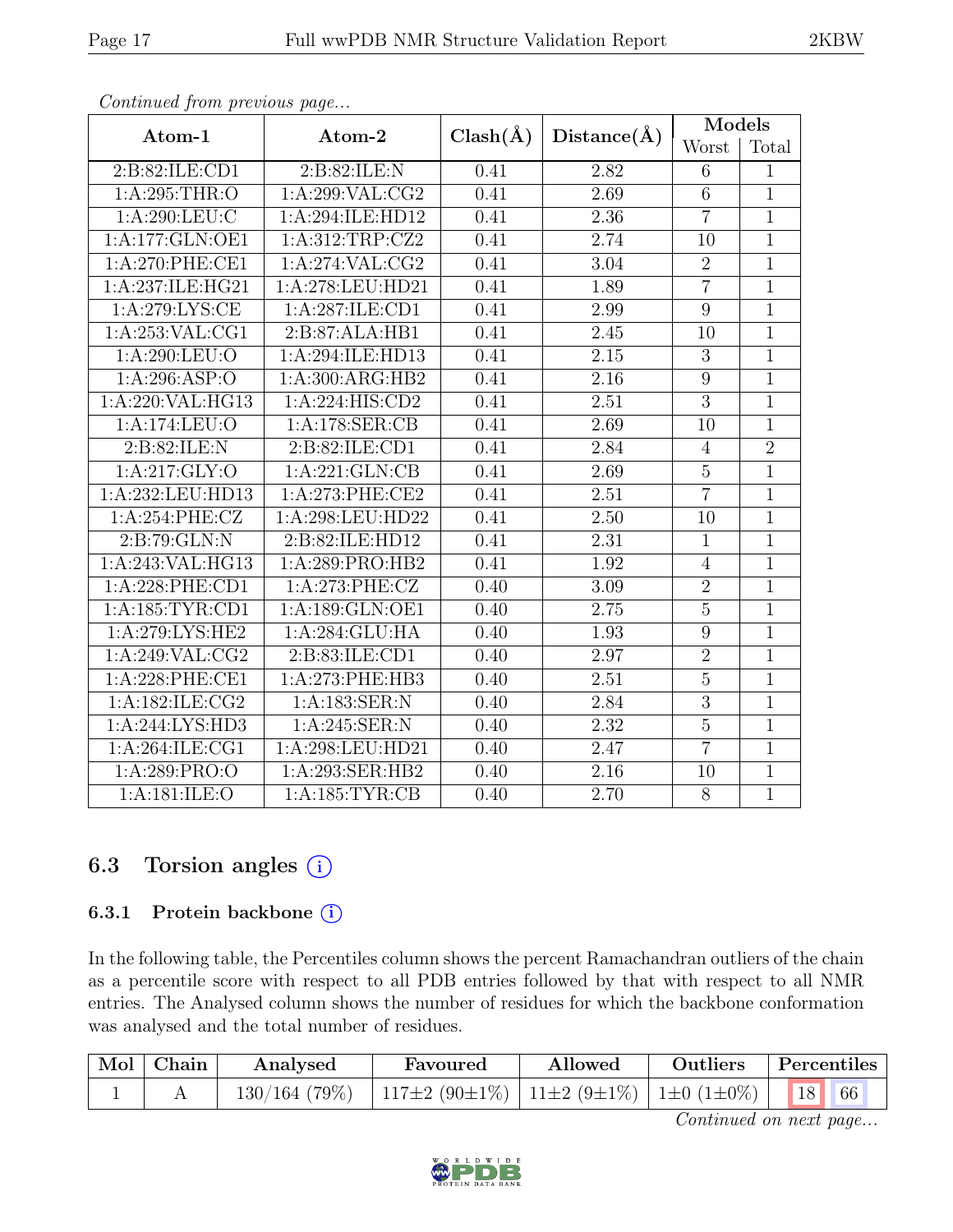| Mol | Chain | Analysed          | Favoured           | Allowed                                         | Outliers  | Percentiles           |
|-----|-------|-------------------|--------------------|-------------------------------------------------|-----------|-----------------------|
|     |       | 22/35(63%)        | $20\pm1(90\pm4\%)$ | $2\pm1$ (10 $\pm4\%$ )   0 $\pm0$ (0 $\pm1\%$ ) |           | 76<br>32              |
| All | All   | $1520/1990(76\%)$ | 1369 (90%)         | 136 $(9\%)$                                     | $15(1\%)$ | 20 <sub>1</sub><br>68 |

All 6 unique Ramachandran outliers are listed below. They are sorted by the frequency of occurrence in the ensemble.

|   | $Mol$   Chain | $\operatorname{Res}% \left( \mathcal{N}\right) \equiv\operatorname{Res}(\mathcal{N}_{0})\cap\mathcal{N}_{1}$ | Type       | Models (Total) |
|---|---------------|--------------------------------------------------------------------------------------------------------------|------------|----------------|
|   |               | 236                                                                                                          | <b>ASP</b> | 10             |
|   |               | 282                                                                                                          | <b>ASN</b> |                |
|   |               | 310                                                                                                          | ARG        |                |
|   |               | 237                                                                                                          | <b>ILE</b> |                |
| 2 |               | 79                                                                                                           | <b>GLN</b> |                |
|   |               | 311                                                                                                          | <b>GLY</b> |                |

#### 6.3.2 Protein sidechains  $(i)$

In the following table, the Percentiles column shows the percent sidechain outliers of the chain as a percentile score with respect to all PDB entries followed by that with respect to all NMR entries. The Analysed column shows the number of residues for which the sidechain conformation was analysed and the total number of residues.

| Mol | Chain | Analysed        | Rotameric                 | Outliers           | Percentiles |          |                          |  |
|-----|-------|-----------------|---------------------------|--------------------|-------------|----------|--------------------------|--|
|     |       | $115/143$ (80%) | $82\pm4(71\pm4\%)$        | $33\pm4(29\pm4\%)$ |             |          | $\boxed{2}$ $\boxed{18}$ |  |
|     | В     | $19/29(66\%)$   | 14 $\pm$ 1 (74 $\pm$ 4\%) | $5\pm1(26\pm4\%)$  |             | 2        | <sup>23</sup>            |  |
| All | All   | 1340/1720 (78%) | 958 (71\%)                | 382 (29%)          |             | $2\vert$ | 18                       |  |

All 85 unique residues with a non-rotameric sidechain are listed below. They are sorted by the frequency of occurrence in the ensemble.

| Mol            | Chain | Res | <b>Type</b> | Models (Total) |
|----------------|-------|-----|-------------|----------------|
| 1              | А     | 179 | LEU         | 10             |
| 1              | А     | 210 | <b>LEU</b>  | 10             |
| 1              | А     | 213 | LEU         | 10             |
| 1              | А     | 226 | <b>THR</b>  | 10             |
| 1              | А     | 232 | <b>LEU</b>  | 10             |
| 1              | А     | 245 | <b>SER</b>  | 10             |
| 1              | А     | 290 | LEU         | 10             |
| 1              | А     | 298 | LEU         | 10             |
| 1              | А     | 306 | <b>LEU</b>  | 10             |
| $\overline{2}$ | В     | 83  | ILE         | 10             |

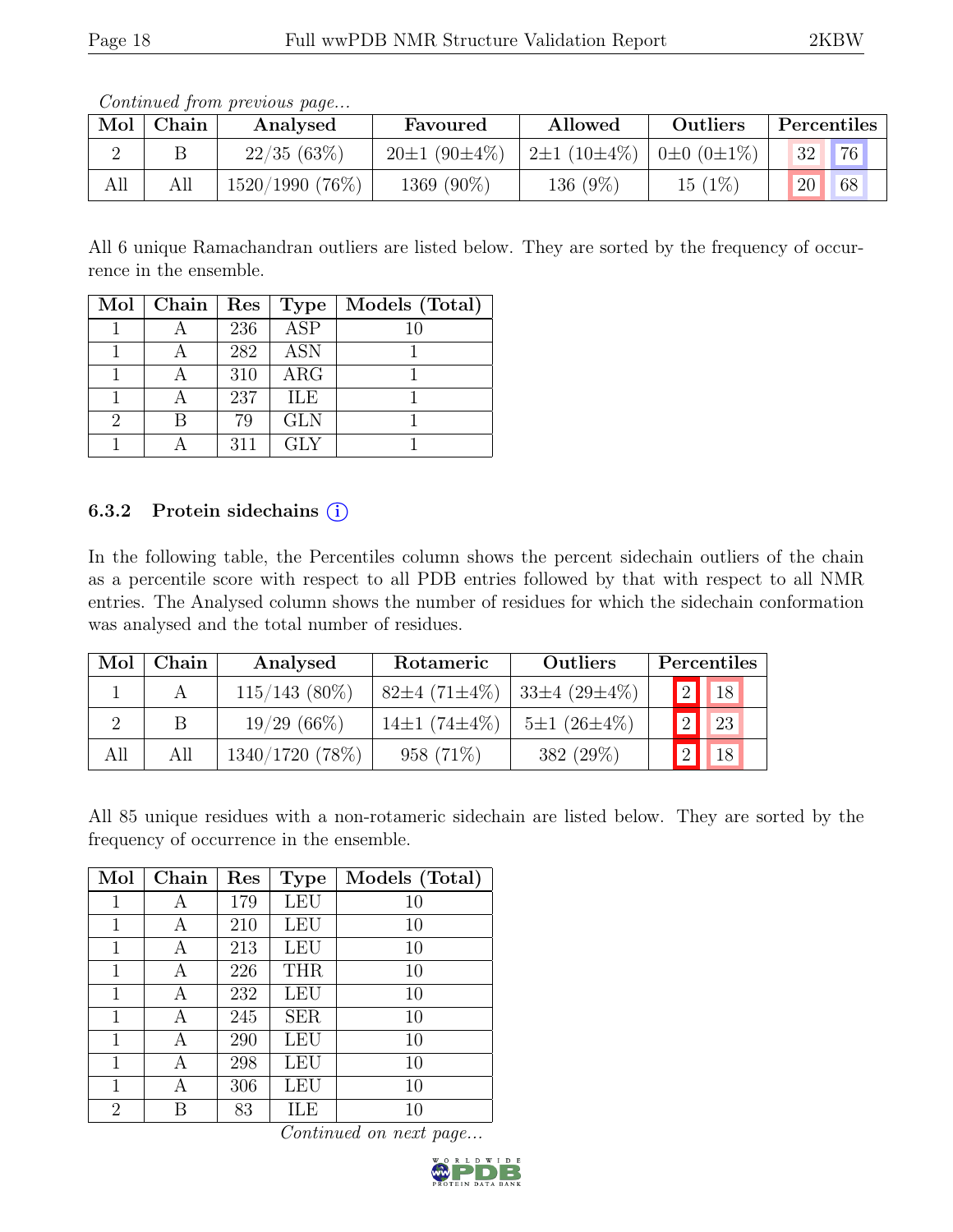| Mol            | $\overline{\text{Chain}}$ | Res              | Type                    | Models (Total) |
|----------------|---------------------------|------------------|-------------------------|----------------|
| $\overline{2}$ | $\overline{\mathrm{B}}$   | $\overline{97}$  | MET                     | 10             |
| $\overline{1}$ | $\mathbf{A}$              | 205              | <b>THR</b>              | 9              |
| $\overline{1}$ | $\overline{\rm A}$        | 175              | <b>TYR</b>              | $\overline{8}$ |
| $\mathbf{1}$   | $\boldsymbol{A}$          | 280              | <b>THR</b>              | 8              |
| $\mathbf{1}$   | $\overline{A}$            | 233              | $\overline{\text{ARG}}$ | $\overline{7}$ |
| $\mathbf{1}$   | $\boldsymbol{A}$          | 284              | <b>GLU</b>              | $\overline{7}$ |
| $\overline{1}$ | А                         | 176              | $\rm{ARG}$              | $\overline{7}$ |
| $\mathbf{1}$   | $\overline{A}$            | 246              | LEU                     | $\overline{7}$ |
| $\mathbf{1}$   | А                         | 302              | <b>LYS</b>              | $\overline{7}$ |
| $\mathbf{1}$   | А                         | 207              | $\overline{\text{ARG}}$ | 6              |
| $\overline{1}$ | А                         | 318              | PHE                     | 6              |
| $\sqrt{2}$     | B                         | $\rm 92$         | $\overline{\text{GLN}}$ | 6              |
| $\overline{1}$ | А                         | $177\,$          | GLN                     | 6              |
| $\mathbf{1}$   | $\boldsymbol{A}$          | 215              | $\rm{ARG}$              | 6              |
| $\mathbf{1}$   | A                         | 247              | SER                     | 6              |
| $\mathbf{1}$   | $\boldsymbol{A}$          | 256              | <b>ASP</b>              | 6              |
| $\mathbf{1}$   | $\boldsymbol{A}$          | 303              | $\rm{ARG}$              | 6              |
| $\overline{2}$ | B                         | 88               | $\rm{ARG}$              | 6              |
| $\mathbf{1}$   | A                         | 185              | <b>TYR</b>              | $\overline{5}$ |
| $\overline{1}$ | А                         | $255\,$          | $\overline{\text{SER}}$ | $\overline{5}$ |
| $\mathbf{1}$   | $\boldsymbol{A}$          | $300\,$          | $\rm{ARG}$              | $\overline{5}$ |
| $\overline{1}$ | $\overline{A}$            | $\overline{308}$ | <b>LYS</b>              | $\overline{5}$ |
| $\mathbf{1}$   | $\boldsymbol{A}$          | 214              | $\rm{ARG}$              | $\overline{5}$ |
| $\overline{1}$ | $\overline{\rm A}$        | 244              | <b>LYS</b>              | $\overline{5}$ |
| $\mathbf{1}$   | $\overline{A}$            | 211              | <b>GLU</b>              | $\overline{5}$ |
| $\overline{1}$ | A                         | 222              | ARG                     | $\overline{5}$ |
| $\overline{1}$ | $\overline{A}$            | 189              | $\overline{\text{GLN}}$ | $\overline{4}$ |
| $\mathbf{1}$   | А                         | 208              | <b>LYS</b>              | $\overline{4}$ |
| $\mathbf{1}$   | А                         | 270              | PHE                     | $\overline{4}$ |
| $\mathbf 1$    | А                         | 295              | <b>THR</b>              | $\overline{4}$ |
| $\overline{2}$ | Β                         | 89               | HIS                     | $\overline{4}$ |
| $\overline{1}$ | А                         | $206\,$          | SER                     | $\overline{4}$ |
| $\mathbf 1$    | A                         | 223              | <b>ASN</b>              | $\overline{4}$ |
| $\mathbf{1}$   | A                         | 267              | LEU                     | $\overline{4}$ |
| $\mathbf{1}$   | А                         | 279              | ${\rm LYS}$             | $\overline{4}$ |
| $\mathbf{1}$   | А                         | 304              | $\overline{\text{ASP}}$ | $\overline{4}$ |
| $\mathbf 1$    | А                         | 234              | <b>LYS</b>              | 4              |
| $\mathbf 1$    | А                         | 305              | TRP                     | $\overline{4}$ |
| $\overline{1}$ | А                         | 313              | ASP                     | $\overline{4}$ |
| 1              | A                         | 288              | GLU                     | $\overline{4}$ |
| $\overline{1}$ | A                         | 173              | GLU                     | $\overline{3}$ |
| $\mathbf{1}$   | А                         | 252              | <b>HIS</b>              | 3              |

Continued from previous page...

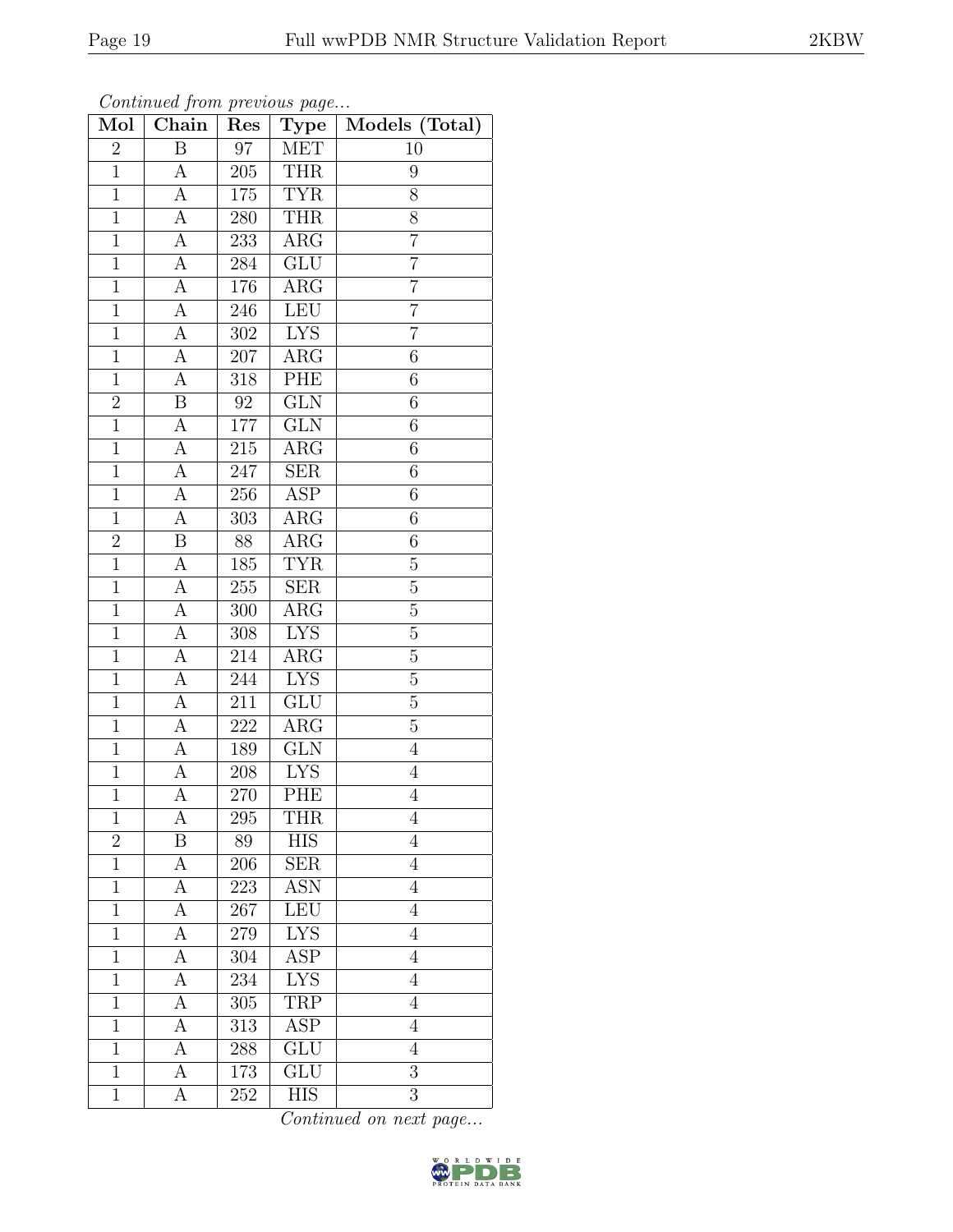| Mol            | $\overline{\text{Chain}}$ | Res              | $\overline{\text{Type}}$  | Models (Total)   |
|----------------|---------------------------|------------------|---------------------------|------------------|
| $\mathbf{1}$   | $\boldsymbol{A}$          | $\overline{259}$ | <b>THR</b>                | 3                |
| $\overline{2}$ | $\, {\bf B}$              | 98               | <b>ASP</b>                | $\boldsymbol{3}$ |
| $\overline{1}$ | $\overline{A}$            | 174              | LEU                       | $\overline{3}$   |
| $\overline{2}$ | $\overline{\mathrm{B}}$   | $\overline{81}$  | <b>ASP</b>                | $\overline{3}$   |
| $\overline{1}$ | $\overline{A}$            | 299              | VAL                       | $\overline{3}$   |
| $\mathbf{1}$   | $\overline{A}$            | $\overline{312}$ | <b>TRP</b>                | $\overline{3}$   |
| $\overline{2}$ | $\overline{\mathrm{B}}$   | 96               | <b>SER</b>                | $\overline{3}$   |
| $\overline{2}$ | $\overline{\mathrm{B}}$   | 99               | $\overline{\rm{ARG}}$     | $\overline{2}$   |
| $\overline{1}$ | $\overline{A}$            | 218              | $\overline{\text{ASP}}$   | $\overline{2}$   |
| $\overline{1}$ | $\overline{A}$            | 228              | PHE                       | $\overline{2}$   |
| $\mathbf{1}$   | $\overline{A}$            | 263              | $\overline{\text{ARG}}$   | $\overline{2}$   |
| $\overline{1}$ | $\overline{A}$            | 184              | $\overline{\text{ARG}}$   | $\overline{2}$   |
| $\overline{1}$ | $\overline{A}$            | $\overline{317}$ | GLU                       | $\overline{2}$   |
| $\mathbf{1}$   | $\overline{A}$            | 310              | $\overline{\rm{ARG}}$     | $\overline{2}$   |
| $\overline{1}$ | $\overline{A}$            | 242              | $\overline{\text{ASP}}$   | $\overline{2}$   |
| $\mathbf{1}$   | $\overline{A}$            | 277              | $\overline{\text{HIS}}$   | $\overline{2}$   |
| $\overline{1}$ | $\overline{A}$            | $\overline{276}$ | <b>LYS</b>                | $\overline{1}$   |
| $\overline{1}$ | $\overline{\rm A}$        | 292              | GLU                       | $\overline{1}$   |
| $\overline{2}$ | $\overline{\mathrm{B}}$   | $\overline{95}$  | $\overline{\text{ASP}}$   | $\mathbf{1}$     |
| $\overline{1}$ | $\overline{A}$            | 281              | ILE                       | $\mathbf{1}$     |
| $\mathbf{1}$   | $\overline{A}$            | 180              | $\overline{\mathrm{GLU}}$ | $\mathbf 1$      |
| $\overline{1}$ | $\overline{A}$            | 187              | $\overline{\rm{ARG}}$     | $\overline{1}$   |
| $\overline{1}$ | $\overline{A}$            | $\overline{221}$ | GLN                       | $\mathbf 1$      |
| $\overline{1}$ | $\overline{A}$            | $\overline{282}$ | <b>ASN</b>                | $\mathbf{1}$     |
| $\overline{1}$ | A                         | 286              | <b>CYS</b>                | $\mathbf{1}$     |
| $\overline{1}$ | $\overline{A}$            | 188              | GLU                       | $\mathbf 1$      |
| $\overline{1}$ | $\overline{A}$            | 229              | $\overline{\text{GLN}}$   | $\mathbf{1}$     |
| $\mathbf{1}$   | $\overline{A}$            | 285              | $\overline{\text{SER}}$   | $\overline{1}$   |
| $\overline{1}$ | $\overline{A}$            | 178              | $\overline{\text{SER}}$   | $\overline{1}$   |
| $\overline{1}$ | $\overline{A}$            | 269              | <b>SER</b>                | $\mathbf{1}$     |
| $\mathbf{1}$   | $\overline{A}$            | 273              | PHE                       | $\mathbf 1$      |
| $\mathbf{1}$   | $\overline{A}$            | $\overline{3}15$ | <b>PHE</b>                | $\mathbf{1}$     |
| $\overline{2}$ | $\overline{\mathrm{B}}$   | 78               | <b>SER</b>                | $\overline{1}$   |

Continued from previous page...

#### 6.3.3 RNA (i)

There are no RNA molecules in this entry.

### 6.4 Non-standard residues in protein, DNA, RNA chains (i)

There are no non-standard protein/DNA/RNA residues in this entry.

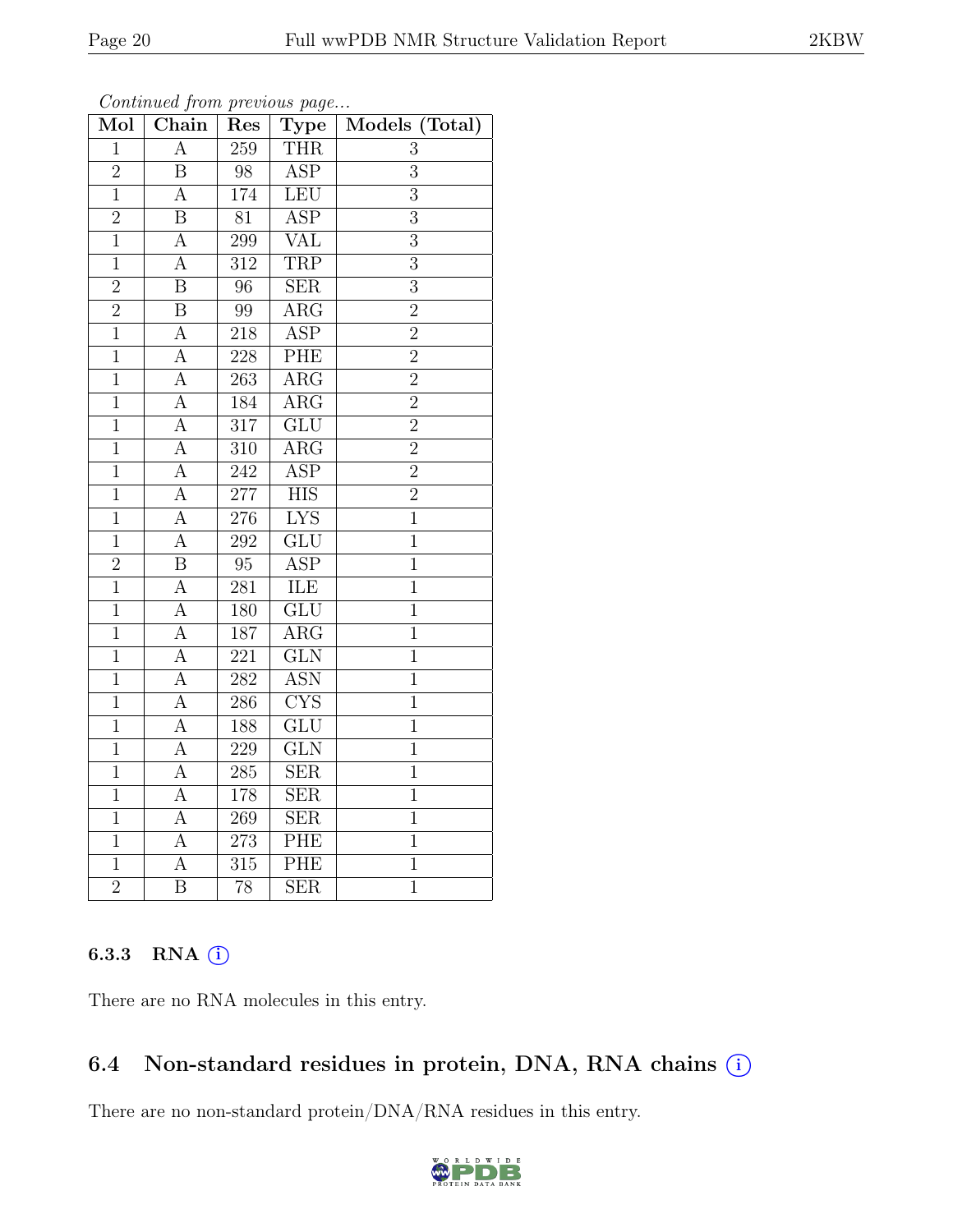#### 6.5 Carbohydrates (i)

There are no monosaccharides in this entry.

#### 6.6 Ligand geometry  $(i)$

There are no ligands in this entry.

#### 6.7 Other polymers (i)

There are no such molecules in this entry.

#### 6.8 Polymer linkage issues  $(i)$

There are no chain breaks in this entry.